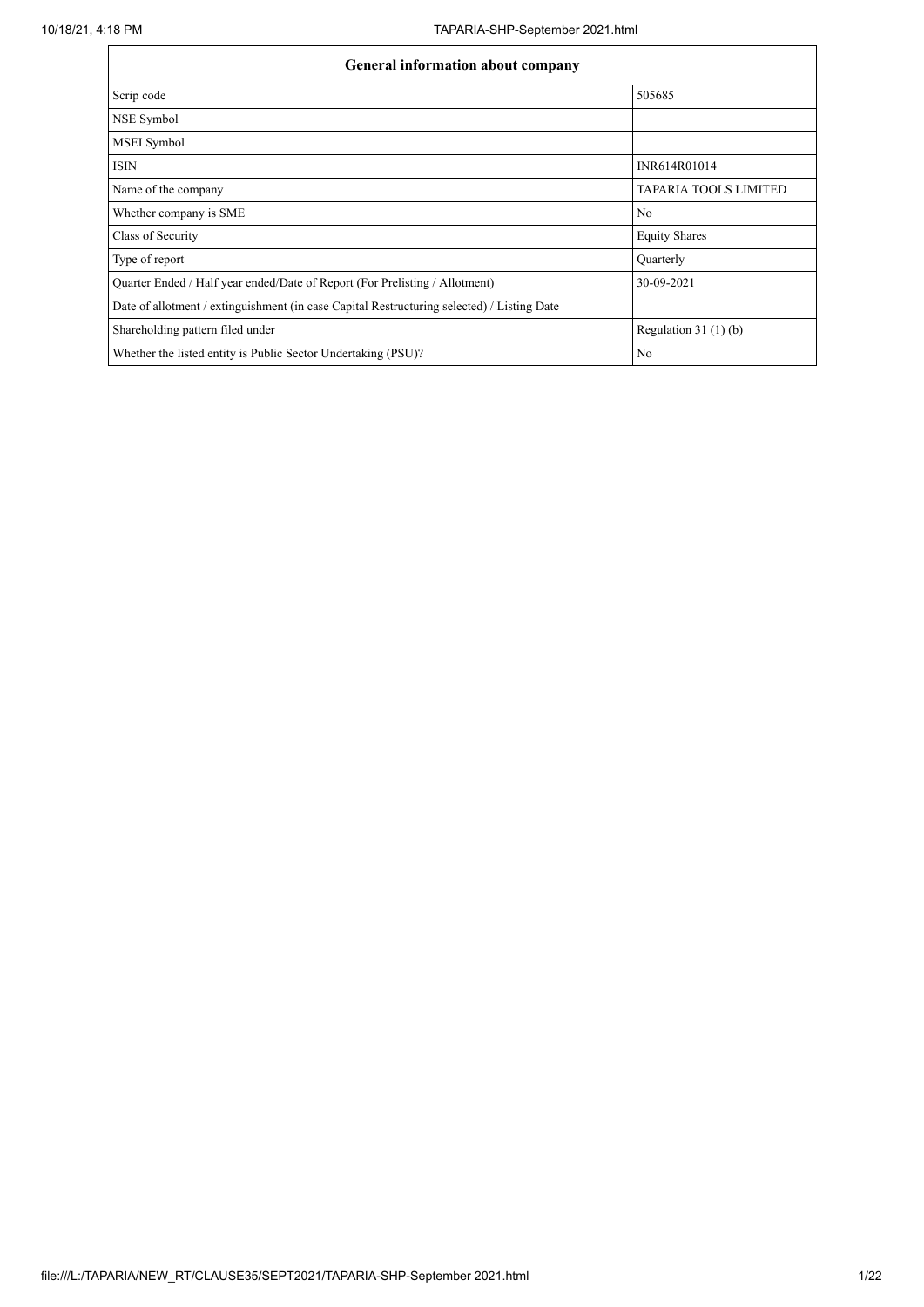ł.

|                | <b>Declaration</b>                                                                        |                |                                |                       |                             |  |  |  |  |  |  |  |  |
|----------------|-------------------------------------------------------------------------------------------|----------------|--------------------------------|-----------------------|-----------------------------|--|--|--|--|--|--|--|--|
| Sr.<br>No.     | Particular                                                                                | Yes/No         | Promoter and<br>Promoter Group | Public<br>shareholder | Non Promoter-<br>Non Public |  |  |  |  |  |  |  |  |
| $\mathbf{1}$   | Whether the Listed Entity has issued any partly paid up shares?                           | No             | No                             | N <sub>0</sub>        | N <sub>0</sub>              |  |  |  |  |  |  |  |  |
| 2              | Whether the Listed Entity has issued any Convertible Securities<br>$\mathcal{P}$          | N <sub>o</sub> | No                             | N <sub>o</sub>        | N <sub>o</sub>              |  |  |  |  |  |  |  |  |
| $\overline{3}$ | Whether the Listed Entity has issued any Warrants?                                        | N <sub>o</sub> | No                             | N <sub>o</sub>        | No.                         |  |  |  |  |  |  |  |  |
| $\overline{4}$ | Whether the Listed Entity has any shares against which<br>depository receipts are issued? | N <sub>o</sub> | No                             | N <sub>o</sub>        | No                          |  |  |  |  |  |  |  |  |
| 5              | Whether the Listed Entity has any shares in locked-in?                                    | N <sub>0</sub> | No                             | N <sub>o</sub>        | N <sub>o</sub>              |  |  |  |  |  |  |  |  |
| 6              | Whether any shares held by promoters are pledge or otherwise<br>encumbered?               | N <sub>o</sub> | No                             |                       |                             |  |  |  |  |  |  |  |  |
| $\overline{7}$ | Whether company has equity shares with differential voting<br>rights?                     | N <sub>0</sub> | N <sub>0</sub>                 | N <sub>0</sub>        | N <sub>0</sub>              |  |  |  |  |  |  |  |  |
| 8              | Whether the listed entity has any significant beneficial owner?                           | N <sub>o</sub> |                                |                       |                             |  |  |  |  |  |  |  |  |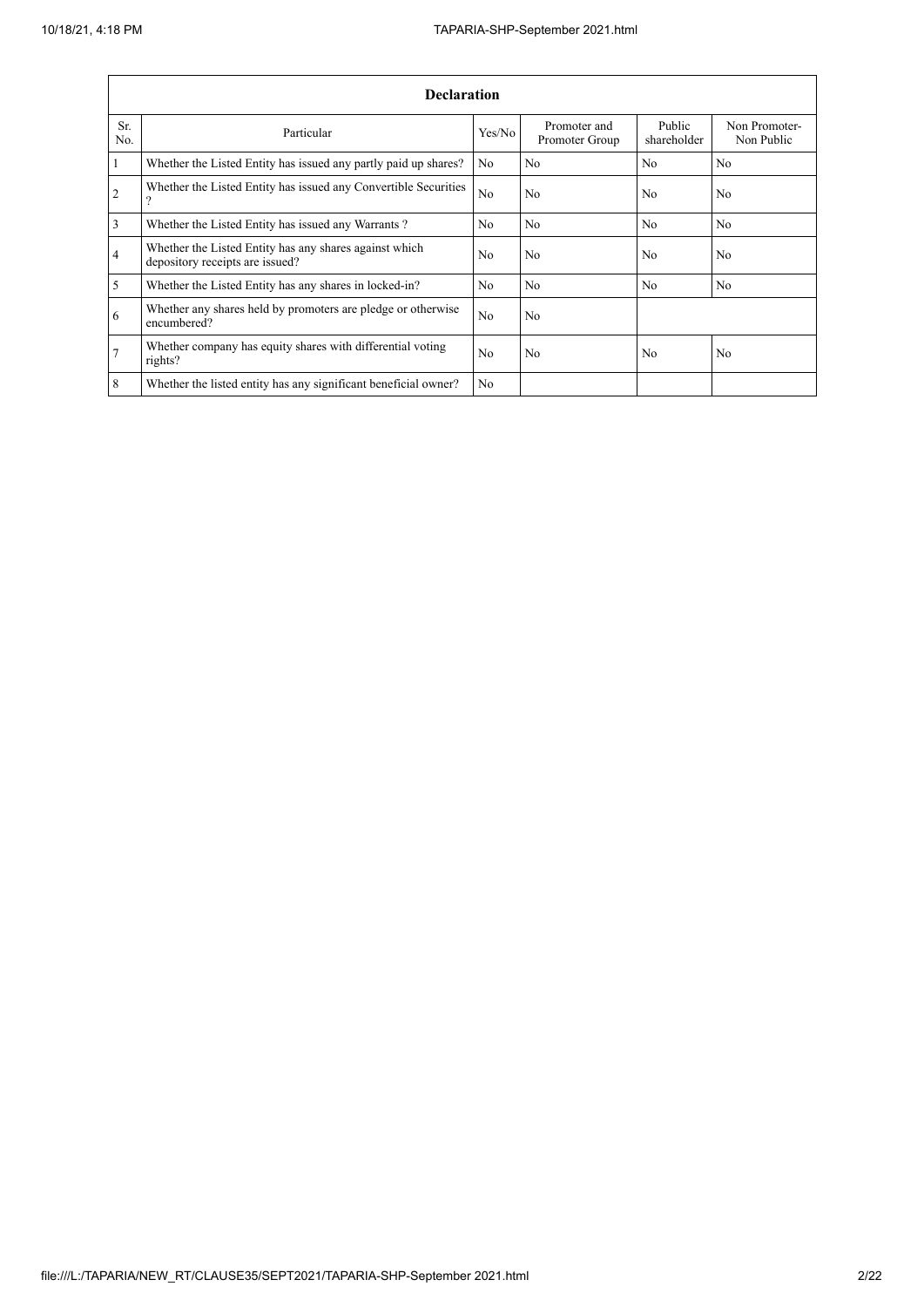$\Gamma$ 

|                 |                                           |              |                      |                      |                          |                              | Table I - Summary Statement holding of specified securities |                |                                                                  |         |                     |  |
|-----------------|-------------------------------------------|--------------|----------------------|----------------------|--------------------------|------------------------------|-------------------------------------------------------------|----------------|------------------------------------------------------------------|---------|---------------------|--|
|                 | Category                                  | Nos. Of      | No. of<br>fully paid | No. Of<br>Partly     | No. Of<br>shares         | Total nos.<br>shares         | Shareholding as a<br>% of total no. of                      |                | Number of Voting Rights held in each<br>class of securities (IX) |         |                     |  |
| Category<br>(1) | of<br>shareholder                         | shareholders | up equity            | paid-up<br>equity    | underlying<br>Depository | held (VII)                   | shares (calculated<br>as per SCRR, 1957)                    |                | No of Voting (XIV) Rights                                        |         |                     |  |
|                 | (II)                                      | (III)        | shares<br>held (IV)  | shares<br>held $(V)$ | Receipts<br>(VI)         | $= (IV) +$<br>$(V)$ + $(VI)$ | $(VIII)$ As a % of<br>$(A+B+C2)$                            | Class<br>eg: X | Class<br>eg:y                                                    | Total   | $%$ of<br>$(A+B+C)$ |  |
| (A)             | Promoter<br>&<br>Promoter<br>Group        | 20           | 2116517              |                      |                          | 2116517                      | 69.72                                                       | 2116517        |                                                                  | 2116517 | 69.72               |  |
| (B)             | Public                                    | 235          | 919233               |                      |                          | 919233                       | 30.28                                                       | 919233         |                                                                  | 919233  | 30.28               |  |
| (C)             | Non<br>Promoter-<br>Non Public            |              |                      |                      |                          |                              |                                                             |                |                                                                  |         |                     |  |
| (C1)            | <b>Shares</b><br>underlying<br><b>DRs</b> |              |                      |                      |                          |                              |                                                             |                |                                                                  |         |                     |  |
| (C2)            | Shares held<br>by<br>Employee<br>Trusts   |              |                      |                      |                          |                              |                                                             |                |                                                                  |         |                     |  |
|                 | Total                                     | 255          | 3035750              |                      |                          | 3035750                      | 100                                                         | 3035750        |                                                                  | 3035750 | 100                 |  |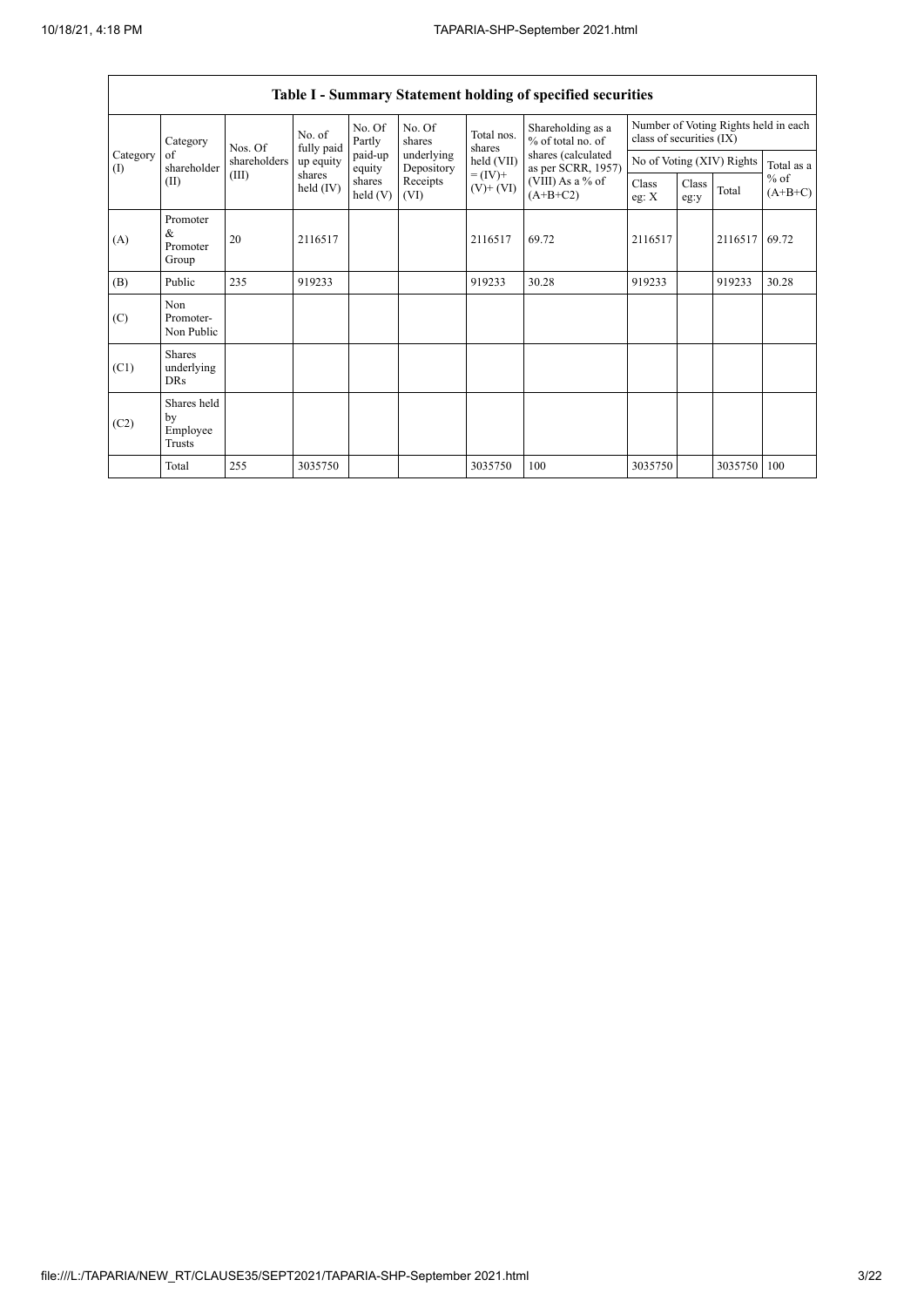|                          |                                           |                                               |                                       |                                                                                                               | Table I - Summary Statement holding of specified securities                                                                                                                      |                                        |                                                         |                                                                               |                                                         |                                       |
|--------------------------|-------------------------------------------|-----------------------------------------------|---------------------------------------|---------------------------------------------------------------------------------------------------------------|----------------------------------------------------------------------------------------------------------------------------------------------------------------------------------|----------------------------------------|---------------------------------------------------------|-------------------------------------------------------------------------------|---------------------------------------------------------|---------------------------------------|
| Category<br>$($ $\Gamma$ | Category<br>of<br>shareholder<br>(II)     | No. Of<br>Shares<br>Underlying<br>Outstanding | No. of<br><b>Shares</b><br>Underlying | No. Of Shares<br>Underlying<br>Outstanding<br>convertible<br>securities and<br>No. Of<br>Warrants (Xi)<br>(a) | Shareholding, as a %<br>assuming full<br>conversion of<br>convertible securities (<br>as a percentage of<br>diluted share capital)<br>$(XI) = (VII)+(X) As a %$<br>of $(A+B+C2)$ | Number of<br>Locked in<br>shares (XII) |                                                         | Number of<br><b>Shares</b><br>pledged or<br>otherwise<br>encumbered<br>(XIII) |                                                         | Number of<br>equity shares<br>held in |
|                          |                                           | convertible<br>securities<br>$(X_i)$<br>(X)   | Outstanding<br>Warrants               |                                                                                                               |                                                                                                                                                                                  | No.<br>(a)                             | As a<br>$%$ of<br>total<br><b>Shares</b><br>held<br>(b) | N <sub>0</sub><br>(a)                                                         | As a<br>$%$ of<br>total<br><b>Shares</b><br>held<br>(b) | dematerialized<br>form $(XIV)$        |
| (A)                      | Promoter<br>$\&$<br>Promoter<br>Group     |                                               |                                       |                                                                                                               | 69.72                                                                                                                                                                            |                                        |                                                         |                                                                               |                                                         | 1604894                               |
| (B)                      | Public                                    |                                               |                                       |                                                                                                               | 30.28                                                                                                                                                                            |                                        |                                                         |                                                                               |                                                         | 308064                                |
| (C)                      | Non<br>Promoter-<br>Non Public            |                                               |                                       |                                                                                                               |                                                                                                                                                                                  |                                        |                                                         |                                                                               |                                                         |                                       |
| (C1)                     | <b>Shares</b><br>underlying<br><b>DRs</b> |                                               |                                       |                                                                                                               |                                                                                                                                                                                  |                                        |                                                         |                                                                               |                                                         |                                       |
| (C2)                     | Shares held<br>by<br>Employee<br>Trusts   |                                               |                                       |                                                                                                               |                                                                                                                                                                                  |                                        |                                                         |                                                                               |                                                         |                                       |
|                          | Total                                     |                                               |                                       |                                                                                                               | 100                                                                                                                                                                              |                                        |                                                         |                                                                               |                                                         | 1912958                               |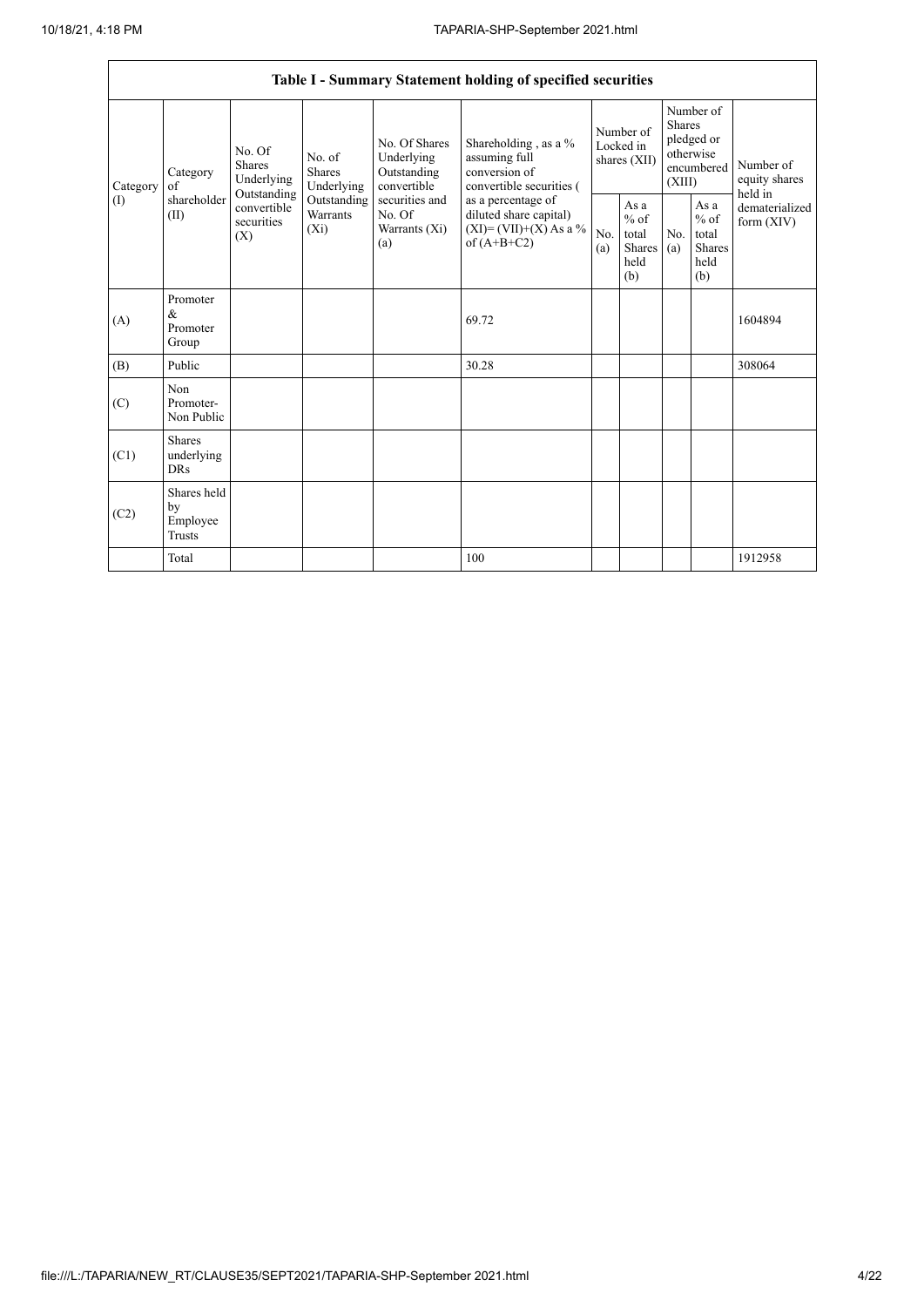|                                                                                             | Table II - Statement showing shareholding pattern of the Promoter and Promoter Group                                |                         |                            |                       |                                    |                             |                                              |                           |               |                                                                  |                                 |
|---------------------------------------------------------------------------------------------|---------------------------------------------------------------------------------------------------------------------|-------------------------|----------------------------|-----------------------|------------------------------------|-----------------------------|----------------------------------------------|---------------------------|---------------|------------------------------------------------------------------|---------------------------------|
|                                                                                             |                                                                                                                     |                         | No. of                     | No. Of<br>Partly      | No. Of                             | Total<br>nos.               | Shareholding<br>as a % of total              |                           |               | Number of Voting Rights held in<br>each class of securities (IX) |                                 |
| Sr.                                                                                         | Category & Name<br>of the Shareholders                                                                              | Nos. Of<br>shareholders | fully<br>paid up<br>equity | paid-<br>up<br>equity | shares<br>underlying<br>Depository | shares<br>held<br>$(VII) =$ | no. of shares<br>(calculated as<br>per SCRR, | No of Voting (XIV) Rights |               |                                                                  | Total<br>as a $\%$              |
|                                                                                             | $($ I                                                                                                               | (III)                   | shares<br>held<br>(IV)     | shares<br>held<br>(V) | Receipts<br>(VI)                   | $(IV)+$<br>$(V)$ +<br>(VI)  | 1957) (VIII) As<br>a % of<br>$(A+B+C2)$      | Class<br>eg: X            | Class<br>eg:y | Total                                                            | of<br>Total<br>Voting<br>rights |
| A                                                                                           | Table II - Statement showing shareholding pattern of the Promoter and Promoter Group                                |                         |                            |                       |                                    |                             |                                              |                           |               |                                                                  |                                 |
| (1)                                                                                         | Indian                                                                                                              |                         |                            |                       |                                    |                             |                                              |                           |               |                                                                  |                                 |
| (a)                                                                                         | Individuals/Hindu<br>undivided Family                                                                               | 19                      | 2091217                    |                       |                                    | 2091217                     | 68.89                                        | 2091217                   |               | 2091217                                                          | 68.89                           |
| (d)                                                                                         | Any Other<br>(specify)                                                                                              | $\mathbf{1}$            | 25300                      |                       |                                    | 25300                       | 0.83                                         | 25300                     |               | 25300                                                            | 0.83                            |
| Sub-Total (A)<br>(1)                                                                        |                                                                                                                     | 20                      | 2116517                    |                       |                                    | 2116517                     | 69.72                                        | 2116517                   |               | 2116517                                                          | 69.72                           |
| (2)                                                                                         | Foreign                                                                                                             |                         |                            |                       |                                    |                             |                                              |                           |               |                                                                  |                                 |
| Total<br>Shareholding<br>of Promoter<br>and Promoter<br>Group $(A)=$<br>$(A)(1)+(A)$<br>(2) |                                                                                                                     | 20                      | 2116517                    |                       |                                    | 2116517                     | 69.72                                        | 2116517                   |               | 2116517                                                          | 69.72                           |
| B                                                                                           | Table III - Statement showing shareholding pattern of the Public shareholder                                        |                         |                            |                       |                                    |                             |                                              |                           |               |                                                                  |                                 |
| (1)                                                                                         | Institutions                                                                                                        |                         |                            |                       |                                    |                             |                                              |                           |               |                                                                  |                                 |
| (3)                                                                                         | Non-institutions                                                                                                    |                         |                            |                       |                                    |                             |                                              |                           |               |                                                                  |                                 |
| (a(i))                                                                                      | Individuals -<br>i.Individual<br>shareholders<br>holding nominal<br>share capital up to<br>Rs. 2 lakhs.             | 207                     | 66324                      |                       |                                    | 66324                       | 2.18                                         | 66324                     |               | 66324                                                            | 2.18                            |
| (a(ii))                                                                                     | Individuals - ii.<br>Individual<br>shareholders<br>holding nominal<br>share capital in<br>excess of Rs. 2<br>lakhs. | 8                       | 426590                     |                       |                                    | 426590                      | 14.05                                        | 426590                    |               | 426590                                                           | 14.05                           |
| (e)                                                                                         | Any Other<br>(specify)                                                                                              | $20\,$                  | 426319                     |                       |                                    | 426319                      | 14.04                                        | 426319                    |               | 426319                                                           | 14.04                           |
| Sub-Total (B)<br>(3)                                                                        |                                                                                                                     | 235                     | 919233                     |                       |                                    | 919233                      | 30.28                                        | 919233                    |               | 919233                                                           | 30.28                           |
| <b>Total Public</b><br>Shareholding<br>$(B)=(B)(1)+$<br>$(B)(2)+(B)(3)$                     |                                                                                                                     | 235                     | 919233                     |                       |                                    | 919233                      | 30.28                                        | 919233                    |               | 919233                                                           | 30.28                           |
| C                                                                                           | Table IV - Statement showing shareholding pattern of the Non Promoter- Non Public shareholder                       |                         |                            |                       |                                    |                             |                                              |                           |               |                                                                  |                                 |
| Total (<br>$A+B+C2$ )                                                                       |                                                                                                                     | 255                     | 3035750                    |                       |                                    | 3035750                     | 100                                          | 3035750                   |               | 3035750                                                          | 100                             |
| Total<br>$(A+B+C)$                                                                          |                                                                                                                     | 255                     | 3035750                    |                       |                                    | 3035750                     | 100                                          | 3035750                   |               | 3035750                                                          | 100                             |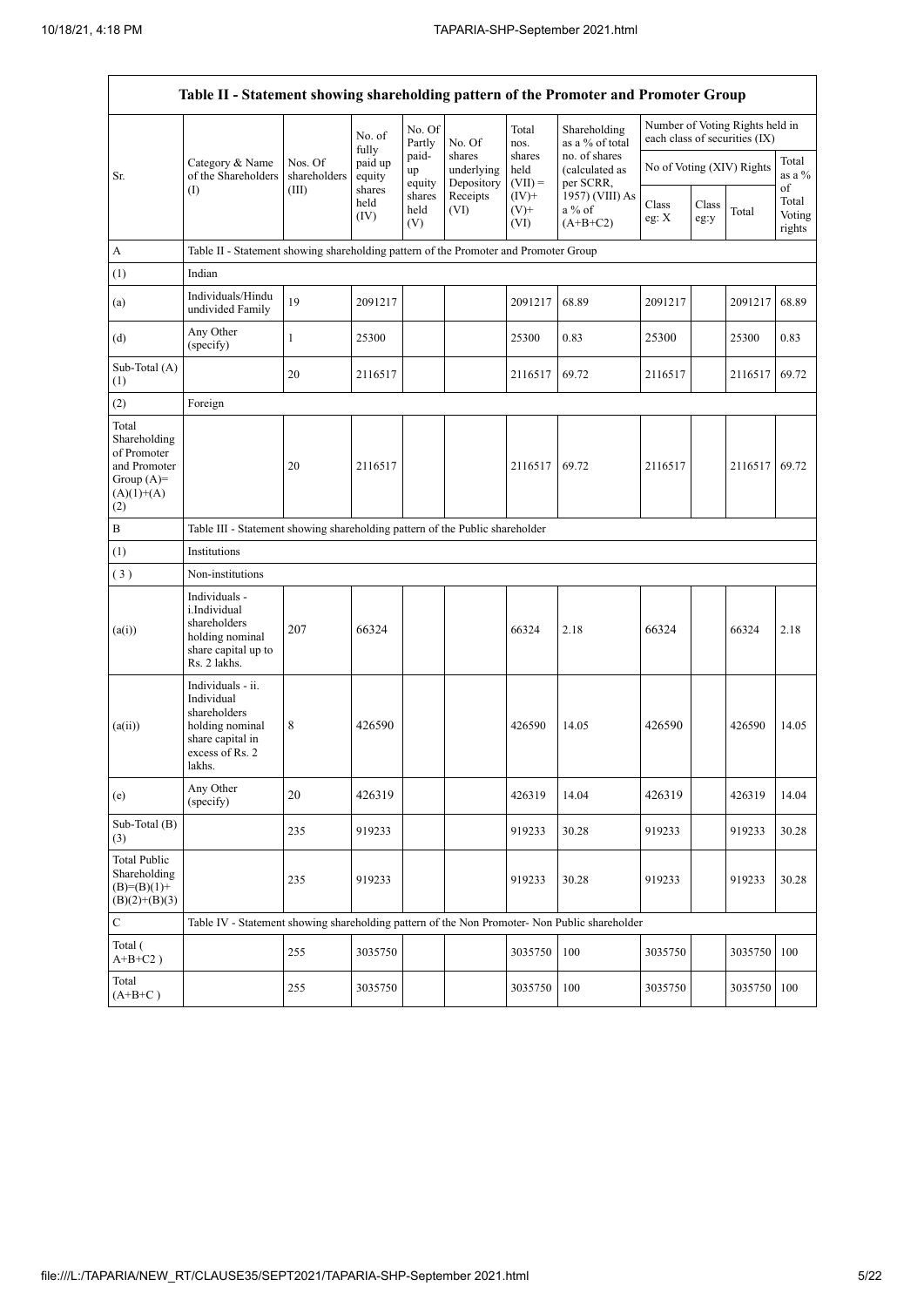$\mathbf{r}$ 

L,

| Table II - Statement showing shareholding pattern of the Promoter and Promoter Group    |                                                 |                                                         |                                                                                                                                                                                           |                                                                                                    |            |                                                  |            |                                                                  |                                           |  |  |
|-----------------------------------------------------------------------------------------|-------------------------------------------------|---------------------------------------------------------|-------------------------------------------------------------------------------------------------------------------------------------------------------------------------------------------|----------------------------------------------------------------------------------------------------|------------|--------------------------------------------------|------------|------------------------------------------------------------------|-------------------------------------------|--|--|
|                                                                                         | No. Of<br><b>Shares</b><br>Underlying           | No. of<br>Shares                                        | No. Of Shares<br>Underlying<br>Outstanding                                                                                                                                                | Shareholding, as a %<br>assuming full<br>conversion of                                             |            | Number of<br>Locked in<br>shares (XII)           |            | Number of Shares<br>pledged or<br>otherwise<br>encumbered (XIII) | Number of<br>equity shares                |  |  |
| Sr.                                                                                     | Outstanding<br>convertible<br>securities<br>(X) | Underlying<br>Outstanding<br><b>Warrants</b><br>$(X_i)$ | convertible securities (<br>convertible<br>securities and<br>as a percentage of<br>No. Of<br>diluted share capital)<br>Warrants (Xi)<br>$(XI) = (VII)+(X) As a$<br>% of $(A+B+C2)$<br>(a) |                                                                                                    | No.<br>(a) | As a<br>$%$ of<br>total<br>Shares<br>held<br>(b) | No.<br>(a) | As a % of total<br>Shares held<br>(b)                            | held in<br>dematerialized<br>form $(XIV)$ |  |  |
| $\mathbf A$                                                                             |                                                 |                                                         |                                                                                                                                                                                           | Table II - Statement showing shareholding pattern of the Promoter and Promoter Group               |            |                                                  |            |                                                                  |                                           |  |  |
| (1)                                                                                     | Indian                                          |                                                         |                                                                                                                                                                                           |                                                                                                    |            |                                                  |            |                                                                  |                                           |  |  |
| (a)                                                                                     |                                                 |                                                         |                                                                                                                                                                                           | 68.89                                                                                              |            |                                                  |            |                                                                  | 1579594                                   |  |  |
| (d)                                                                                     |                                                 |                                                         |                                                                                                                                                                                           | 0.83                                                                                               |            |                                                  |            |                                                                  | 25300                                     |  |  |
| Sub-Total (A)<br>(1)                                                                    |                                                 |                                                         |                                                                                                                                                                                           | 69.72                                                                                              |            |                                                  |            |                                                                  | 1604894                                   |  |  |
| (2)                                                                                     | Foreign                                         |                                                         |                                                                                                                                                                                           |                                                                                                    |            |                                                  |            |                                                                  |                                           |  |  |
| Total<br>Shareholding<br>of Promoter<br>and Promoter<br>Group $(A)=$<br>$(A)(1)+(A)(2)$ |                                                 |                                                         |                                                                                                                                                                                           | 69.72                                                                                              |            |                                                  |            |                                                                  | 1604894                                   |  |  |
| $\, {\bf B}$                                                                            |                                                 |                                                         |                                                                                                                                                                                           | Table III - Statement showing shareholding pattern of the Public shareholder                       |            |                                                  |            |                                                                  |                                           |  |  |
| (1)                                                                                     | Institutions                                    |                                                         |                                                                                                                                                                                           |                                                                                                    |            |                                                  |            |                                                                  |                                           |  |  |
| (3)                                                                                     | Non-institutions                                |                                                         |                                                                                                                                                                                           |                                                                                                    |            |                                                  |            |                                                                  |                                           |  |  |
| (a(i))                                                                                  |                                                 |                                                         |                                                                                                                                                                                           | 2.18                                                                                               |            |                                                  |            |                                                                  | 28346                                     |  |  |
| (a(ii))                                                                                 |                                                 |                                                         |                                                                                                                                                                                           | 14.05                                                                                              |            |                                                  |            |                                                                  | 277400                                    |  |  |
| (e)                                                                                     |                                                 |                                                         |                                                                                                                                                                                           | 14.04                                                                                              |            |                                                  |            |                                                                  | 2318                                      |  |  |
| Sub-Total (B)<br>(3)                                                                    |                                                 |                                                         |                                                                                                                                                                                           | 30.28                                                                                              |            |                                                  |            |                                                                  | 308064                                    |  |  |
| <b>Total Public</b><br>Shareholding<br>$(B)= (B)(1) +$<br>$(B)(2)+(B)(3)$               |                                                 |                                                         |                                                                                                                                                                                           | 30.28                                                                                              |            |                                                  |            |                                                                  | 308064                                    |  |  |
| С                                                                                       |                                                 |                                                         |                                                                                                                                                                                           | Table IV - Statement showing shareholding pattern of the Non Promoter- Non Public shareholder      |            |                                                  |            |                                                                  |                                           |  |  |
| Total (<br>$A+B+C2$ )                                                                   |                                                 |                                                         |                                                                                                                                                                                           | 100                                                                                                |            |                                                  |            |                                                                  | 1912958                                   |  |  |
| Total<br>$(A+B+C)$                                                                      |                                                 |                                                         |                                                                                                                                                                                           | 100                                                                                                |            |                                                  |            |                                                                  | 1912958                                   |  |  |
| Disclosure of notes on shareholding pattern                                             |                                                 |                                                         |                                                                                                                                                                                           |                                                                                                    |            |                                                  |            | Textual<br>Information $(1)$                                     |                                           |  |  |
|                                                                                         |                                                 |                                                         |                                                                                                                                                                                           | Disclosure of notes in case of promoter holiding in dematerialsed form is less than 100 percentage |            |                                                  |            | Textual<br>Information(1)                                        |                                           |  |  |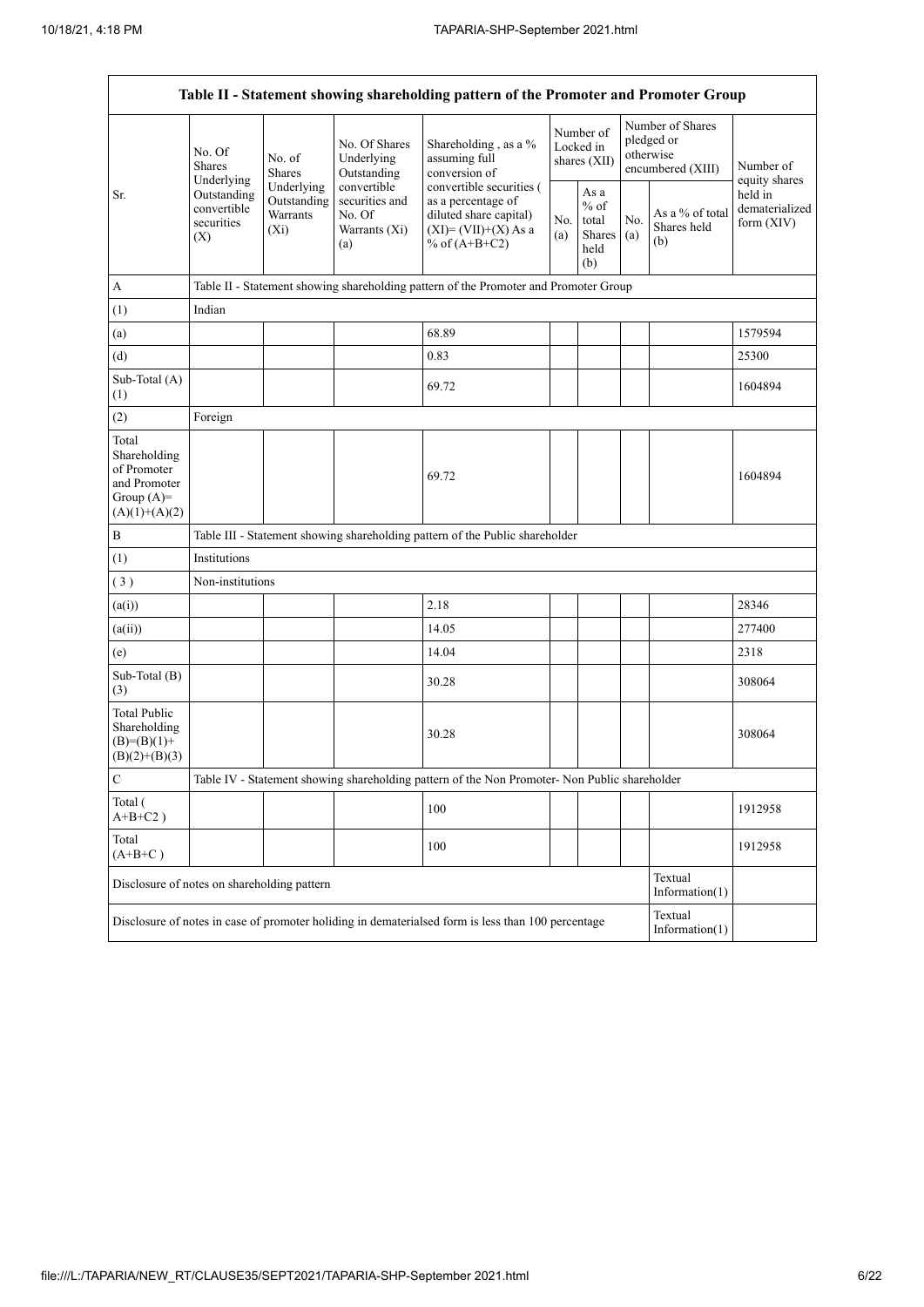|                       | <b>Text Block</b>                                                                                                                                                                                                                                                                                                                                                                                                                                                                                                                                                        |
|-----------------------|--------------------------------------------------------------------------------------------------------------------------------------------------------------------------------------------------------------------------------------------------------------------------------------------------------------------------------------------------------------------------------------------------------------------------------------------------------------------------------------------------------------------------------------------------------------------------|
| Textual Information() | The Company has received Order dated 26th June 2019 from SEBI confirming the directions issued vide<br>Interim Order dated 20th may 2015. The Company has filed an Appeal before The Securities Appellate<br>Tribunal, Mumbai on 13th August 2019 against the Said Order. Hence, this shareholding pattern is<br>prepared as per the definition of Promoters and Promoter Group.                                                                                                                                                                                         |
| Textual Information() | 75.83% Shareholding of Promoters was dematerialised whereas Regulation 31 necessitates 100%<br>Shareholding of Promoter and Promoter group to be in dematerialised form. The Management has<br>represented that the pending dematerialisation is only for shares in Joint holding between HUF and<br>Individual promoters, the Transfer of Promoters shares are currently restricted by SEBI as per its interim<br>order dated 20th May 2015. As such, Promoters and Promoter group have finished dematerialization of<br>their shareholding whatever has been possible. |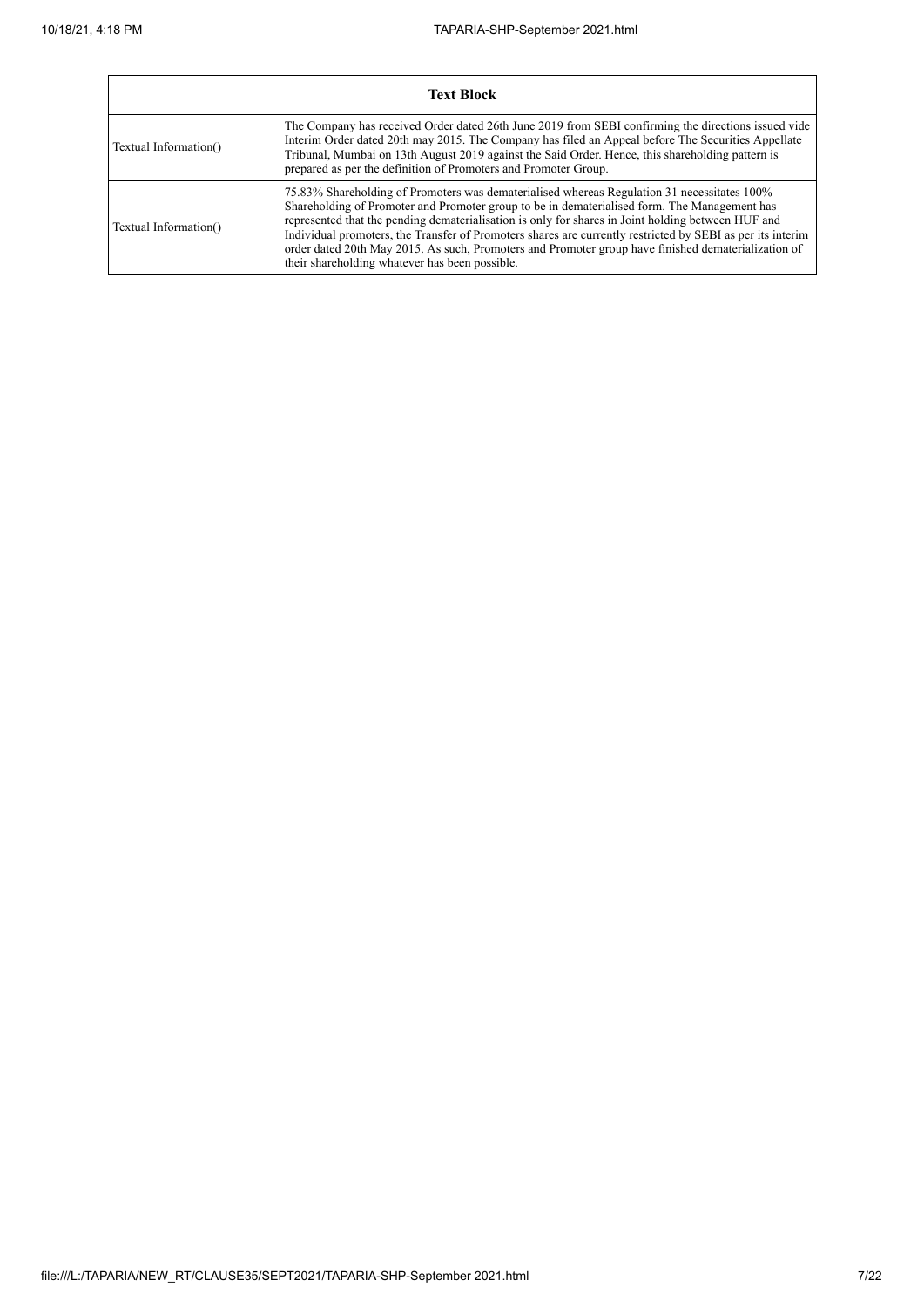| Individuals/Hindu undivided Family                                                                                                                                                                |                                  |                                                               |                                          |                                                |                                                         |                                     |                                              |  |  |  |  |  |
|---------------------------------------------------------------------------------------------------------------------------------------------------------------------------------------------------|----------------------------------|---------------------------------------------------------------|------------------------------------------|------------------------------------------------|---------------------------------------------------------|-------------------------------------|----------------------------------------------|--|--|--|--|--|
| Searial No.                                                                                                                                                                                       | $\mathbf{1}$                     | $\overline{c}$                                                | $\mathfrak z$                            | $\overline{4}$                                 | 5                                                       | 6                                   | $\boldsymbol{7}$                             |  |  |  |  |  |
| Name of the<br>Shareholders<br>(1)                                                                                                                                                                | <b>BHAGWATI</b><br><b>BINANI</b> | <b>BHARAT</b><br>TAPARIA                                      | <b>BHARATKUMAR</b><br><b>TAPARIA HUF</b> | <b>DEVI</b><br><b>PRASAD</b><br><b>TAPARIA</b> | <b>DEVI</b><br><b>PRASAD</b><br><b>TAPARIA</b><br>(HUF) | <b>HARNARAYAN</b><br><b>TAPARIA</b> | <b>HARNARAYAN</b><br><b>TAPARIA</b><br>(HUF) |  |  |  |  |  |
| PAN (II)                                                                                                                                                                                          | AHVPB5894R                       | AAAPT4517B                                                    | AAEHB6926Q                               | AAAPT3472B                                     | AAAHD0545F                                              | AAAPT3471C                          | AAAHH0253E                                   |  |  |  |  |  |
| No. of fully<br>paid up equity<br>shares held<br>(IV)                                                                                                                                             | 55                               | 133194                                                        | 10718                                    | 101699                                         | 80958                                                   | 364650                              | 133129                                       |  |  |  |  |  |
| No. Of Partly<br>paid-up equity<br>shares held<br>(V)                                                                                                                                             |                                  |                                                               |                                          |                                                |                                                         |                                     |                                              |  |  |  |  |  |
| No. Of shares<br>underlying<br>Depository<br>Receipts (VI)                                                                                                                                        |                                  |                                                               |                                          |                                                |                                                         |                                     |                                              |  |  |  |  |  |
| Total nos.<br>shares held<br>$(VII) = (IV) +$<br>$(V)$ + $(V)$                                                                                                                                    | 55                               | 133194                                                        | 10718                                    | 101699                                         | 80958                                                   | 364650                              | 133129                                       |  |  |  |  |  |
| Shareholding<br>as a % of total<br>no. of shares<br>(calculated as<br>per SCRR,<br>1957) (VIII)<br>As a % of<br>$(A+B+C2)$                                                                        | $\overline{0}$                   | 4.39                                                          | 0.35                                     | 3.35                                           | 2.67                                                    | 12.01                               | 4.39                                         |  |  |  |  |  |
|                                                                                                                                                                                                   |                                  | Number of Voting Rights held in each class of securities (IX) |                                          |                                                |                                                         |                                     |                                              |  |  |  |  |  |
| Class eg: $X$                                                                                                                                                                                     | 55                               | 133194                                                        | 10718                                    | 101699                                         | 80958                                                   | 364650                              | 133129                                       |  |  |  |  |  |
| Class eg:y                                                                                                                                                                                        |                                  |                                                               |                                          |                                                |                                                         |                                     |                                              |  |  |  |  |  |
| Total                                                                                                                                                                                             | 55                               | 133194                                                        | 10718                                    | 101699                                         | 80958                                                   | 364650                              | 133129                                       |  |  |  |  |  |
| Total as a %<br>of Total<br>Voting rights                                                                                                                                                         | $\overline{0}$                   | 4.39                                                          | 0.35                                     | 3.35                                           | 2.67                                                    | 12.01                               | 4.39                                         |  |  |  |  |  |
| No. Of Shares<br>Underlying<br>Outstanding<br>convertible<br>securities (X)                                                                                                                       |                                  |                                                               |                                          |                                                |                                                         |                                     |                                              |  |  |  |  |  |
| No. of Shares<br>Underlying<br>Outstanding<br>Warrants (Xi)                                                                                                                                       |                                  |                                                               |                                          |                                                |                                                         |                                     |                                              |  |  |  |  |  |
| No. Of Shares<br>Underlying<br>Outstanding<br>convertible<br>securities and<br>No. Of<br>Warrants (Xi)<br>(a)                                                                                     |                                  |                                                               |                                          |                                                |                                                         |                                     |                                              |  |  |  |  |  |
| Shareholding,<br>as a $\%$<br>assuming full<br>conversion of<br>convertible<br>securities (as a<br>percentage of<br>diluted share<br>capital) (XI)=<br>$(VII)+(Xi)(a)$<br>As a % of<br>$(A+B+C2)$ | $\theta$                         | 4.39                                                          | 0.35                                     | 3.35                                           | 2.67                                                    | 12.01                               | 4.39                                         |  |  |  |  |  |
|                                                                                                                                                                                                   | Number of Locked in shares (XII) |                                                               |                                          |                                                |                                                         |                                     |                                              |  |  |  |  |  |
| No. (a)                                                                                                                                                                                           |                                  |                                                               |                                          |                                                |                                                         |                                     |                                              |  |  |  |  |  |
| As a % of<br>total Shares                                                                                                                                                                         |                                  |                                                               |                                          |                                                |                                                         |                                     |                                              |  |  |  |  |  |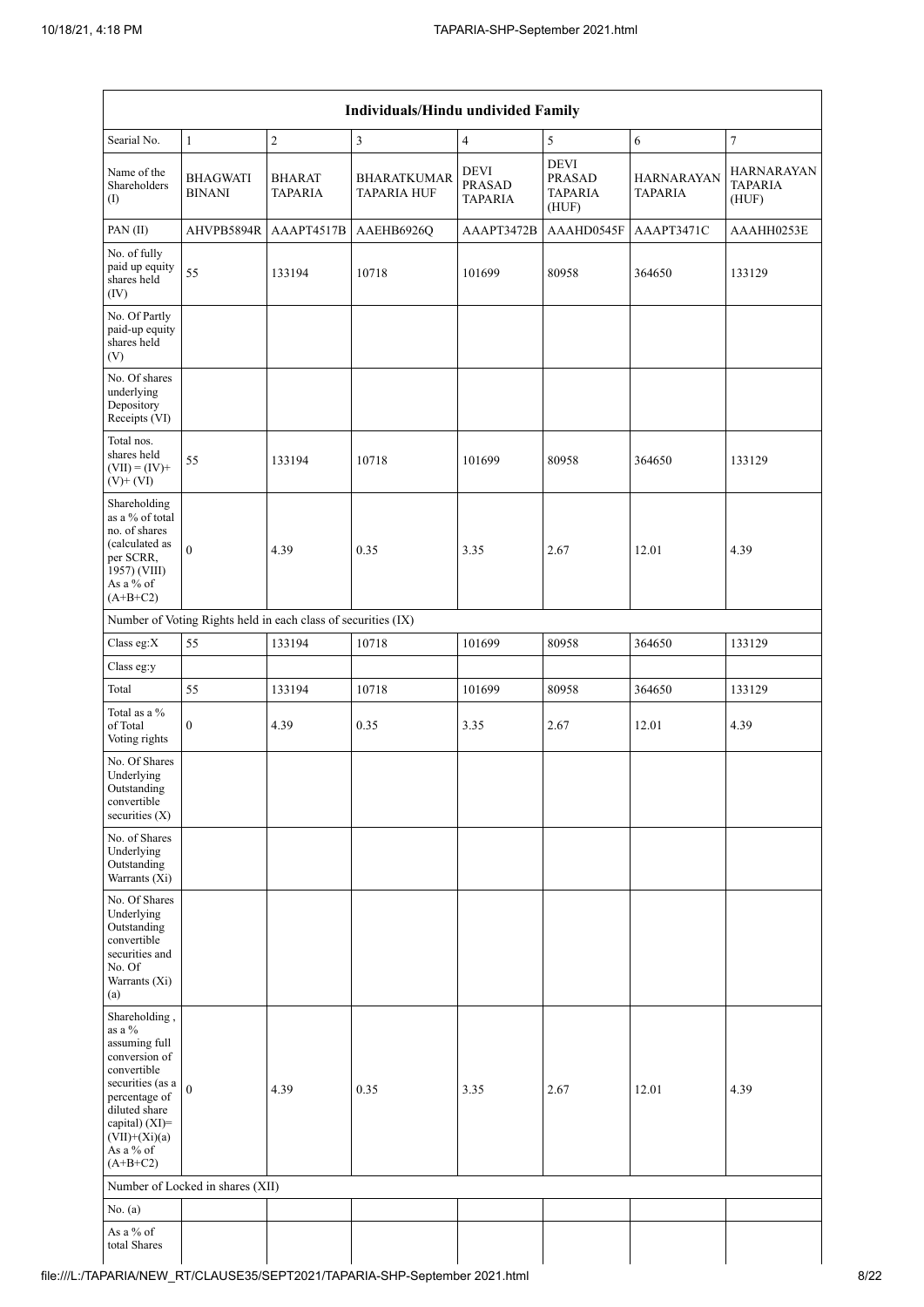## 10/18/21, 4:18 PM TAPARIA-SHP-September 2021.html

| held (b)                                                                |                                                         |                   |                |          |                |          |          |  |  |  |  |  |  |
|-------------------------------------------------------------------------|---------------------------------------------------------|-------------------|----------------|----------|----------------|----------|----------|--|--|--|--|--|--|
|                                                                         | Number of Shares pledged or otherwise encumbered (XIII) |                   |                |          |                |          |          |  |  |  |  |  |  |
| No. (a)                                                                 |                                                         |                   |                |          |                |          |          |  |  |  |  |  |  |
| As a % of<br>total Shares<br>held (b)                                   |                                                         |                   |                |          |                |          |          |  |  |  |  |  |  |
| Number of<br>equity shares<br>held in<br>dematerialized<br>form $(XIV)$ | $\theta$                                                | 133194            | 10718          | 101699   | $\overline{0}$ | 364650   | $\theta$ |  |  |  |  |  |  |
|                                                                         | Reason for not providing PAN                            |                   |                |          |                |          |          |  |  |  |  |  |  |
| Reason for not<br>providing<br>PAN                                      |                                                         |                   |                |          |                |          |          |  |  |  |  |  |  |
| Shareholder<br>type                                                     | Promoter<br>Group                                       | Promoter<br>Group | Promoter Group | Promoter | Promoter       | Promoter | Promoter |  |  |  |  |  |  |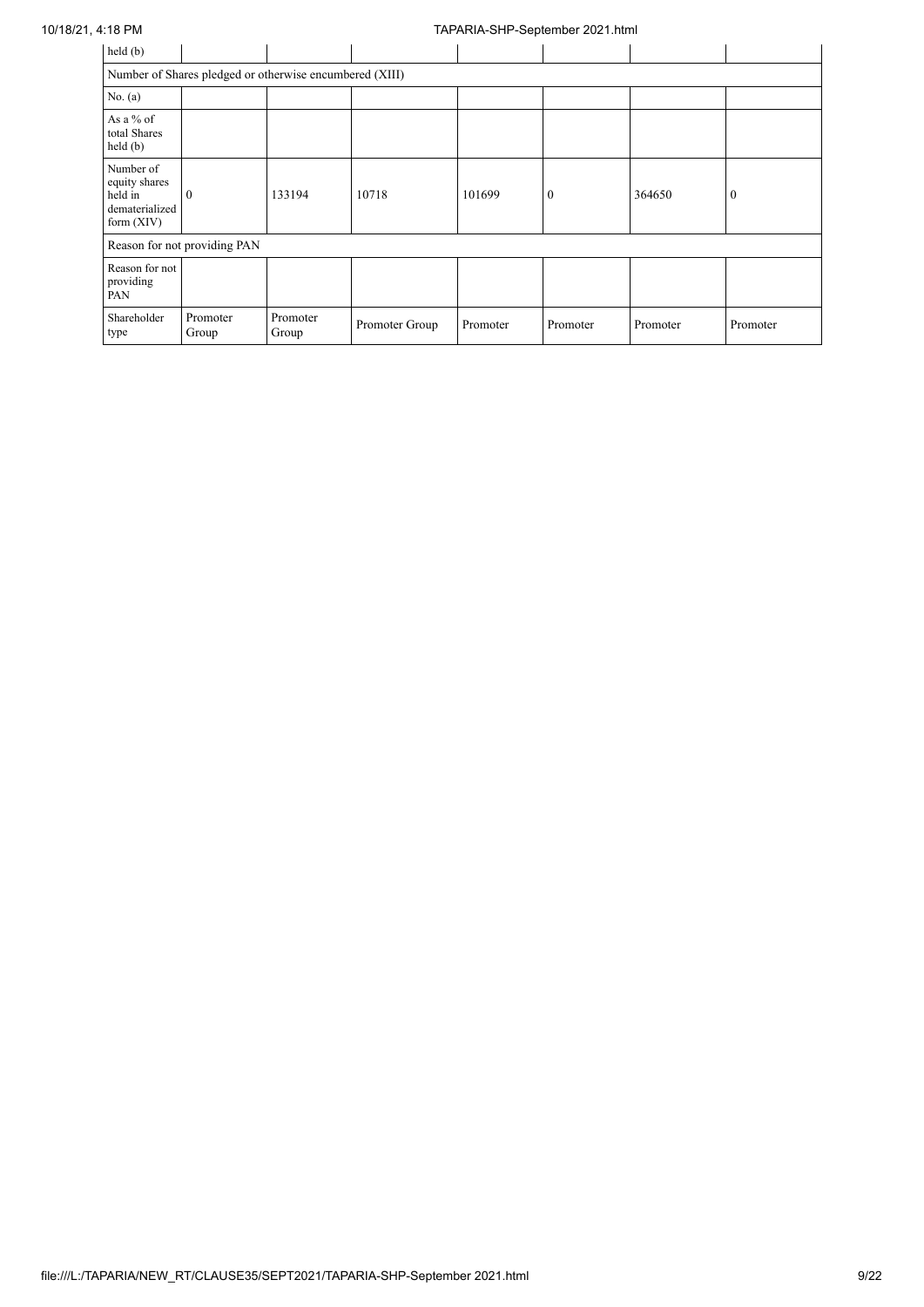| Individuals/Hindu undivided Family                                                                                                                                                       |                                 |                                                          |                                      |                             |                                                  |                                                    |                                    |  |  |  |  |  |
|------------------------------------------------------------------------------------------------------------------------------------------------------------------------------------------|---------------------------------|----------------------------------------------------------|--------------------------------------|-----------------------------|--------------------------------------------------|----------------------------------------------------|------------------------------------|--|--|--|--|--|
| Searial No.                                                                                                                                                                              | 8                               | 9                                                        | 10                                   | 11                          | 12                                               | 13                                                 | 14                                 |  |  |  |  |  |
| Name of the<br>Shareholders (I)                                                                                                                                                          | <b>HARSHA</b><br><b>MUNDHRA</b> | <b>JAYA</b><br><b>KRISHNA</b><br><b>TAPARIA</b><br>(HUF) | <b>JAYAKRISHNA</b><br><b>TAPARIA</b> | <b>KUSUMDEVI</b><br>TAPARIA | <b>MADHAV</b><br><b>PRASAD</b><br><b>TAPARIA</b> | <b>MADHAV</b><br>PRASAD<br><b>TAPARIA</b><br>(HUF) | <b>PREMADEVI</b><br><b>TAPARIA</b> |  |  |  |  |  |
| PAN(II)                                                                                                                                                                                  | ADTPM7132K                      | AAAHJ1725P                                               | AAAPT8985B                           | AAEPT2374C                  | AAAPT4735D                                       | AAAHM0980M                                         | AAEPT3268P                         |  |  |  |  |  |
| No. of fully paid<br>up equity shares<br>held (IV)                                                                                                                                       | 50000                           | 66042                                                    | 147476                               | 146848                      | 143565                                           | 115969                                             | 126989                             |  |  |  |  |  |
| No. Of Partly<br>paid-up equity<br>shares held (V)                                                                                                                                       |                                 |                                                          |                                      |                             |                                                  |                                                    |                                    |  |  |  |  |  |
| No. Of shares<br>underlying<br>Depository<br>Receipts (VI)                                                                                                                               |                                 |                                                          |                                      |                             |                                                  |                                                    |                                    |  |  |  |  |  |
| Total nos. shares<br>held $(VII) = (IV) +$<br>$(V)$ + $(VI)$                                                                                                                             | 50000                           | 66042                                                    | 147476                               | 146848                      | 143565                                           | 115969                                             | 126989                             |  |  |  |  |  |
| Shareholding as a<br>% of total no. of<br>shares (calculated<br>as per SCRR,<br>1957) (VIII) As a<br>% of $(A+B+C2)$                                                                     | 1.65                            | 2.18                                                     | 4.86                                 | 4.84                        | 4.73                                             | 3.82                                               | 4.18                               |  |  |  |  |  |
| Number of Voting Rights held in each class of securities (IX)                                                                                                                            |                                 |                                                          |                                      |                             |                                                  |                                                    |                                    |  |  |  |  |  |
| Class eg:X                                                                                                                                                                               | 50000                           | 66042                                                    | 147476                               | 146848                      | 143565                                           | 115969                                             | 126989                             |  |  |  |  |  |
| Class eg:y                                                                                                                                                                               |                                 |                                                          |                                      |                             |                                                  |                                                    |                                    |  |  |  |  |  |
| Total                                                                                                                                                                                    | 50000                           | 66042                                                    | 147476                               | 146848                      | 143565                                           | 115969                                             | 126989                             |  |  |  |  |  |
| Total as a % of<br><b>Total Voting rights</b>                                                                                                                                            | 1.65                            | 2.18                                                     | 4.86                                 | 4.84                        | 4.73                                             | 3.82                                               | 4.18                               |  |  |  |  |  |
| No. Of Shares<br>Underlying<br>Outstanding<br>convertible<br>securities (X)                                                                                                              |                                 |                                                          |                                      |                             |                                                  |                                                    |                                    |  |  |  |  |  |
| No. of Shares<br>Underlying<br>Outstanding<br>Warrants (Xi)                                                                                                                              |                                 |                                                          |                                      |                             |                                                  |                                                    |                                    |  |  |  |  |  |
| No. Of Shares<br>Underlying<br>Outstanding<br>convertible<br>securities and No.<br>Of Warrants (Xi)<br>(a)                                                                               |                                 |                                                          |                                      |                             |                                                  |                                                    |                                    |  |  |  |  |  |
| Shareholding, as a<br>% assuming full<br>conversion of<br>convertible<br>securities (as a<br>percentage of<br>diluted share<br>capital) (XI)=<br>$(VII)+(Xi)(a)$ As a<br>% of $(A+B+C2)$ | 1.65                            | 2.18                                                     | 4.86                                 | 4.84                        | 4.73                                             | 3.82                                               | 4.18                               |  |  |  |  |  |
| Number of Locked in shares (XII)                                                                                                                                                         |                                 |                                                          |                                      |                             |                                                  |                                                    |                                    |  |  |  |  |  |
| No. (a)                                                                                                                                                                                  |                                 |                                                          |                                      |                             |                                                  |                                                    |                                    |  |  |  |  |  |
| As a $\%$ of total<br>Shares held (b)                                                                                                                                                    |                                 |                                                          |                                      |                             |                                                  |                                                    |                                    |  |  |  |  |  |
| Number of Shares pledged or otherwise encumbered (XIII)                                                                                                                                  |                                 |                                                          |                                      |                             |                                                  |                                                    |                                    |  |  |  |  |  |
| No. (a)                                                                                                                                                                                  |                                 |                                                          |                                      |                             |                                                  |                                                    |                                    |  |  |  |  |  |
| As a % of total<br>Shares held (b)                                                                                                                                                       |                                 |                                                          |                                      |                             |                                                  |                                                    |                                    |  |  |  |  |  |
| Number of equity<br>shares held in<br>dematerialized<br>form $(XIV)$                                                                                                                     | 47800                           | $\mathbf{0}$                                             | 147476                               | 146848                      | 143565                                           | $\boldsymbol{0}$                                   | 126989                             |  |  |  |  |  |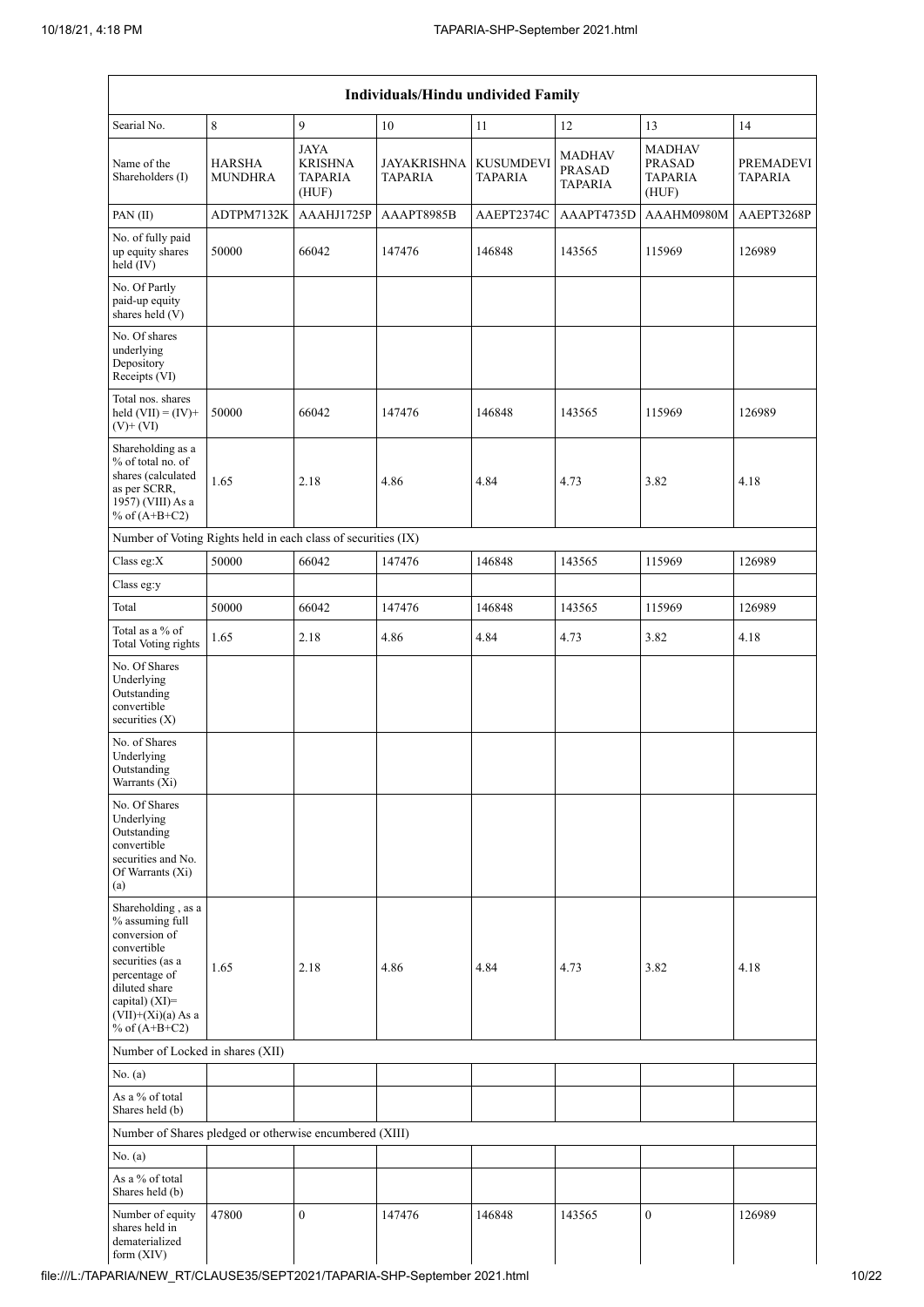| Reason for not providing PAN    |                   |          |          |                   |          |          |                   |
|---------------------------------|-------------------|----------|----------|-------------------|----------|----------|-------------------|
| Reason for not<br>providing PAN |                   |          |          |                   |          |          |                   |
| Shareholder type                | Promoter<br>Group | Promoter | Promoter | Promoter<br>Group | Promoter | Promoter | Promoter<br>Group |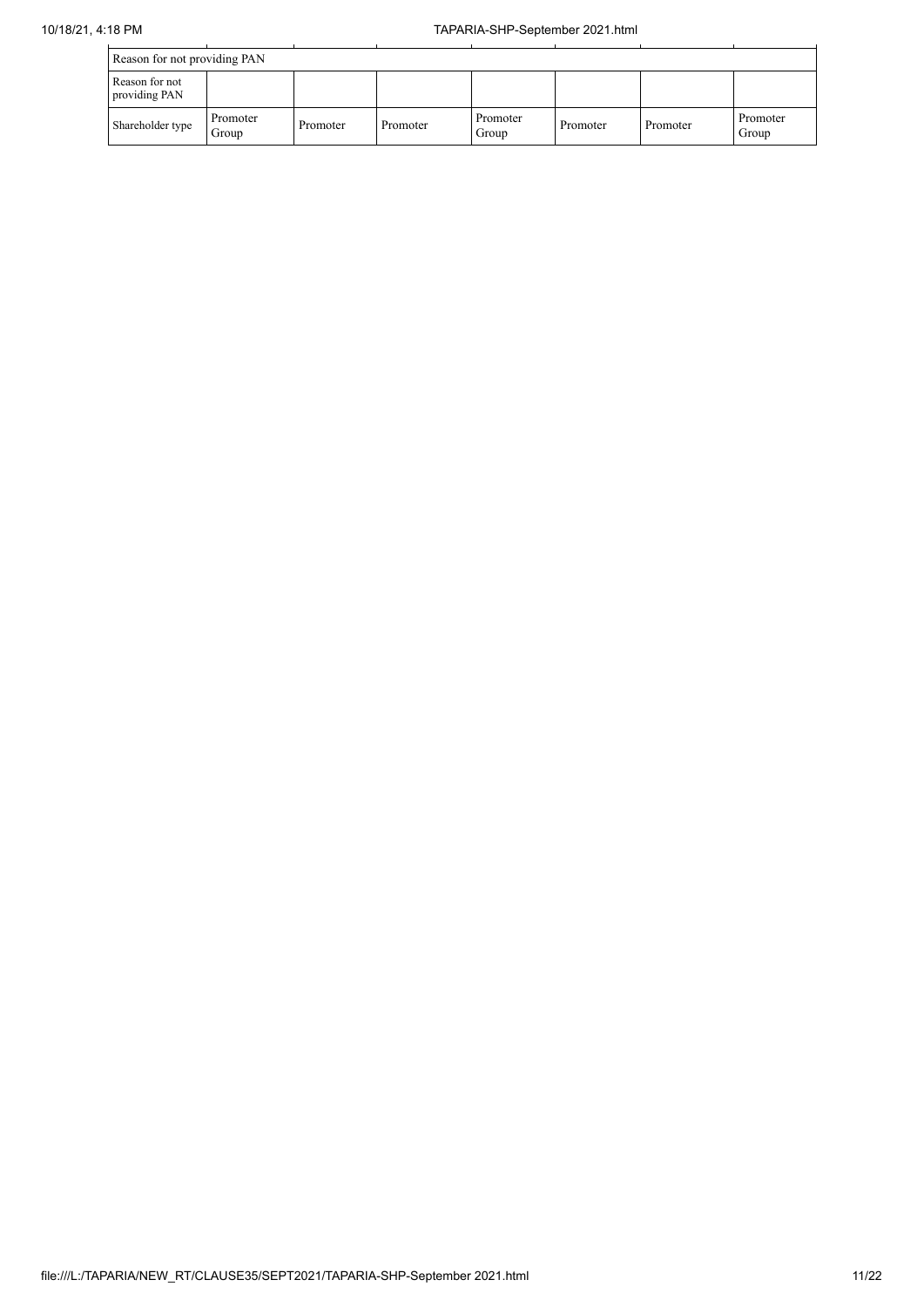| Individuals/Hindu undivided Family                                                                                                                                                          |                                                               |                                    |                                     |                                       |                                      |                          |  |  |  |  |  |
|---------------------------------------------------------------------------------------------------------------------------------------------------------------------------------------------|---------------------------------------------------------------|------------------------------------|-------------------------------------|---------------------------------------|--------------------------------------|--------------------------|--|--|--|--|--|
| Searial No.                                                                                                                                                                                 | 15                                                            | 16                                 | 17                                  | 18                                    | 19                                   |                          |  |  |  |  |  |
| Name of the<br>Shareholders (I)                                                                                                                                                             | <b>RAJDULARIDEVI</b><br><b>TAPARIA</b>                        | <b>SHASHIDEVI</b><br><b>BANGUR</b> | <b>SUDHA DEVI</b><br><b>TAPARIA</b> | <b>SUSHIL KUMAR</b><br><b>TAPARIA</b> | <b>SUSHIL KUMAR</b><br>TAPARIA (HUF) | Click here to<br>go back |  |  |  |  |  |
| PAN(II)                                                                                                                                                                                     | AAEPT2422R                                                    | AEEPB9643J                         | AABPT7995C                          | AABPT0513E                            | AAHHS6580E                           | Total                    |  |  |  |  |  |
| No. of fully paid<br>up equity shares<br>held (IV)                                                                                                                                          | 181057                                                        | 69271                              | 103799                              | 71799                                 | 43999                                | 2091217                  |  |  |  |  |  |
| No. Of Partly paid-<br>up equity shares<br>held(V)                                                                                                                                          |                                                               |                                    |                                     |                                       |                                      |                          |  |  |  |  |  |
| No. Of shares<br>underlying<br>Depository<br>Receipts (VI)                                                                                                                                  |                                                               |                                    |                                     |                                       |                                      |                          |  |  |  |  |  |
| Total nos. shares<br>held $(VII) = (IV) +$<br>$(V)$ + $(VI)$                                                                                                                                | 181057                                                        | 69271                              | 103799                              | 71799                                 | 43999                                | 2091217                  |  |  |  |  |  |
| Shareholding as a<br>% of total no. of<br>shares (calculated<br>as per SCRR,<br>1957) (VIII) As a<br>% of $(A+B+C2)$                                                                        | 5.96                                                          | 2.28                               | 3.42                                | 2.37                                  | 1.45                                 | 68.89                    |  |  |  |  |  |
|                                                                                                                                                                                             | Number of Voting Rights held in each class of securities (IX) |                                    |                                     |                                       |                                      |                          |  |  |  |  |  |
| Class eg:X                                                                                                                                                                                  | 181057                                                        | 69271                              | 103799                              | 71799                                 | 43999                                | 2091217                  |  |  |  |  |  |
| Class eg:y                                                                                                                                                                                  |                                                               |                                    |                                     |                                       |                                      |                          |  |  |  |  |  |
| Total                                                                                                                                                                                       | 181057                                                        | 69271                              | 103799                              | 71799                                 | 43999                                | 2091217                  |  |  |  |  |  |
| Total as a % of<br><b>Total Voting rights</b>                                                                                                                                               | 5.96                                                          | 2.28                               | 3.42                                | 2.37                                  | 1.45                                 | 68.89                    |  |  |  |  |  |
| No. Of Shares<br>Underlying<br>Outstanding<br>convertible<br>securities (X)                                                                                                                 |                                                               |                                    |                                     |                                       |                                      |                          |  |  |  |  |  |
| No. of Shares<br>Underlying<br>Outstanding<br>Warrants (Xi)                                                                                                                                 |                                                               |                                    |                                     |                                       |                                      |                          |  |  |  |  |  |
| No. Of Shares<br>Underlying<br>Outstanding<br>convertible<br>securities and No.<br>Of Warrants (Xi)<br>(a)                                                                                  |                                                               |                                    |                                     |                                       |                                      |                          |  |  |  |  |  |
| Shareholding, as a<br>% assuming full<br>conversion of<br>convertible<br>securities (as a<br>percentage of<br>diluted share<br>capital) $(XI)$ =<br>$(VII)+(Xi)(a)$ As a<br>% of $(A+B+C2)$ | 5.96                                                          | 2.28                               | 3.42                                | 2.37                                  | 1.45                                 | 68.89                    |  |  |  |  |  |
| Number of Locked in shares (XII)                                                                                                                                                            |                                                               |                                    |                                     |                                       |                                      |                          |  |  |  |  |  |
| No. (a)                                                                                                                                                                                     |                                                               |                                    |                                     |                                       |                                      |                          |  |  |  |  |  |
| As a % of total<br>Shares held (b)                                                                                                                                                          |                                                               |                                    |                                     |                                       |                                      |                          |  |  |  |  |  |
|                                                                                                                                                                                             | Number of Shares pledged or otherwise encumbered (XIII)       |                                    |                                     |                                       |                                      |                          |  |  |  |  |  |
| No. (a)                                                                                                                                                                                     |                                                               |                                    |                                     |                                       |                                      |                          |  |  |  |  |  |
| As a % of total<br>Shares held (b)                                                                                                                                                          |                                                               |                                    |                                     |                                       |                                      |                          |  |  |  |  |  |
| Number of equity<br>shares held in<br>dematerialized<br>form (XIV)                                                                                                                          | 181057                                                        | $\boldsymbol{0}$                   | 103799                              | 71799                                 | $\boldsymbol{0}$                     | 1579594                  |  |  |  |  |  |

Reason for not providing PAN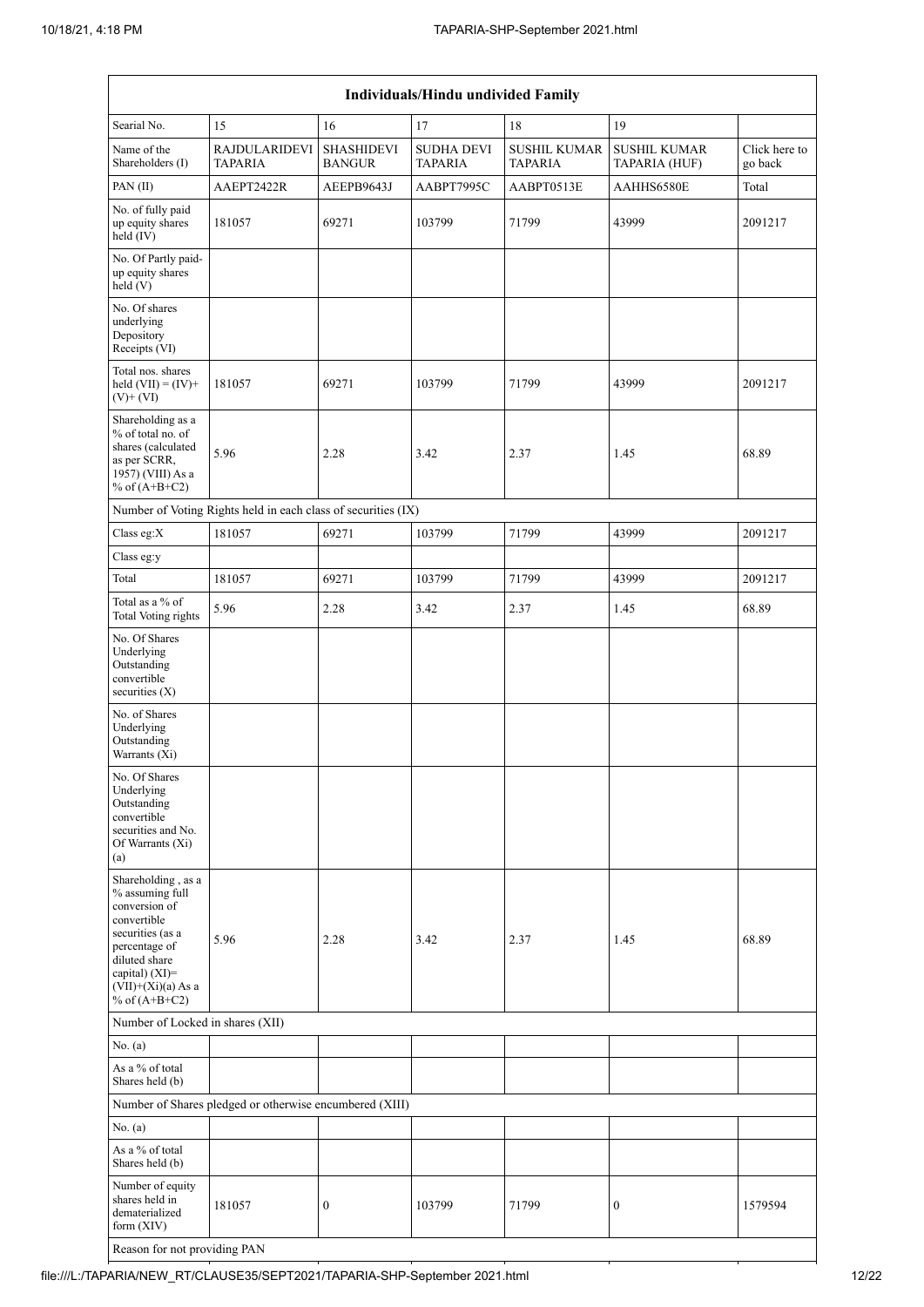| Reason for not<br>providing PAN |                |                                                  |                |  |
|---------------------------------|----------------|--------------------------------------------------|----------------|--|
| Shareholder type                | Promoter Group | Promoter Group   Promoter Group   Promoter Group | Promoter Group |  |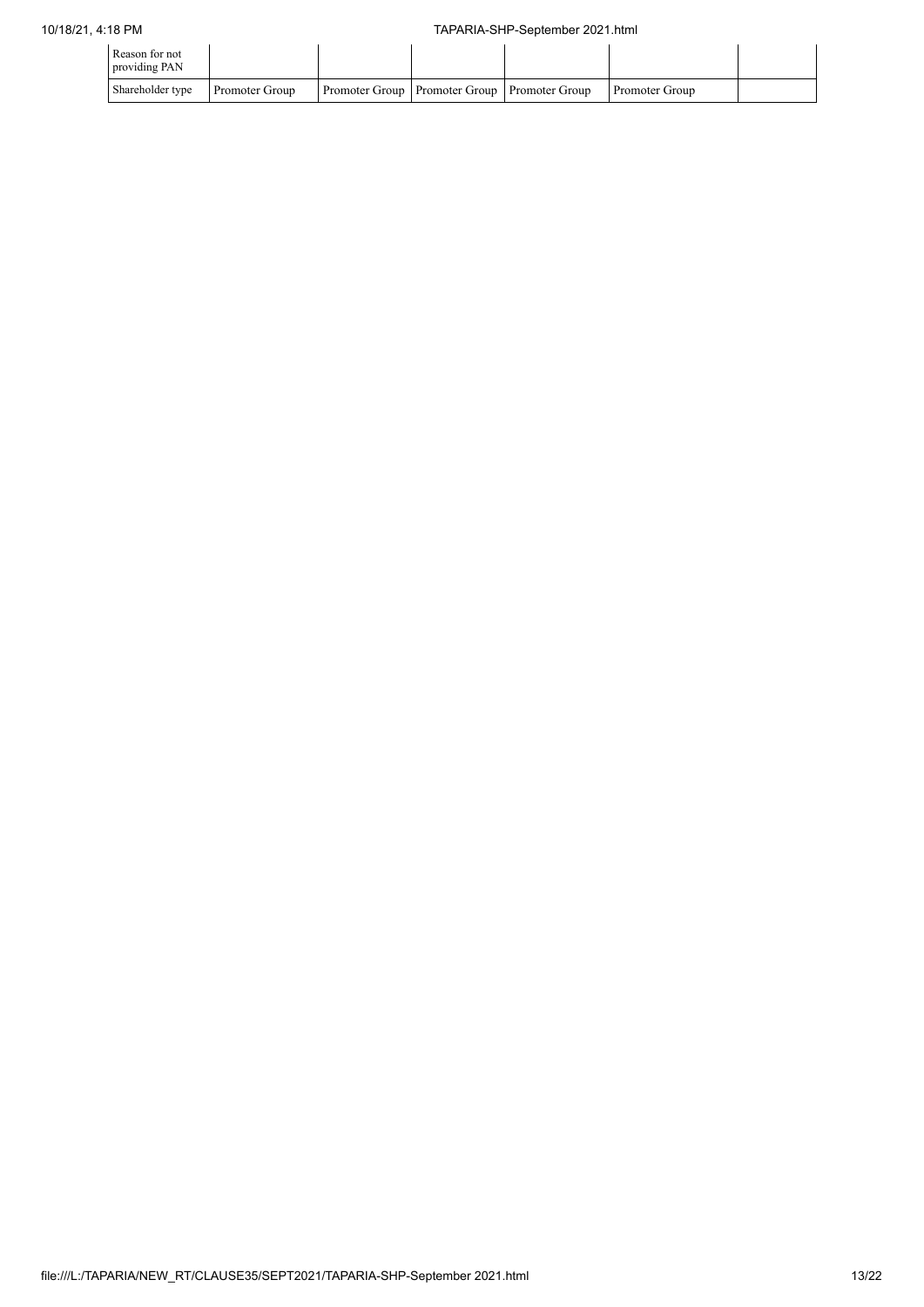| Any Other (specify)                                                                                                                                                                  |                                                               |                       |  |  |  |  |  |
|--------------------------------------------------------------------------------------------------------------------------------------------------------------------------------------|---------------------------------------------------------------|-----------------------|--|--|--|--|--|
| Searial No.                                                                                                                                                                          | $\mathbf{1}$                                                  |                       |  |  |  |  |  |
| Category                                                                                                                                                                             | <b>Bodies Corporate</b>                                       | Click here to go back |  |  |  |  |  |
| Name of the<br>Shareholders (I)                                                                                                                                                      | OM SHRI YOGESHWER MANUFACTURING & TRADIN                      |                       |  |  |  |  |  |
| PAN(II)                                                                                                                                                                              | AAACO4012H                                                    | Total                 |  |  |  |  |  |
| No. of the<br>Shareholders (I)                                                                                                                                                       | $\mathbf{1}$                                                  | $\mathbf{1}$          |  |  |  |  |  |
| No. of fully paid<br>up equity shares<br>held (IV)                                                                                                                                   | 25300                                                         | 25300                 |  |  |  |  |  |
| No. Of Partly paid-<br>up equity shares<br>held(V)                                                                                                                                   |                                                               |                       |  |  |  |  |  |
| No. Of shares<br>underlying<br>Depository<br>Receipts (VI)                                                                                                                           |                                                               |                       |  |  |  |  |  |
| Total nos. shares<br>held $(VII) = (IV) +$<br>$(V)$ + $(VI)$                                                                                                                         | 25300                                                         | 25300                 |  |  |  |  |  |
| Shareholding as a<br>% of total no. of<br>shares (calculated<br>as per SCRR,<br>1957) (VIII) As a<br>% of $(A+B+C2)$                                                                 | 0.83                                                          | 0.83                  |  |  |  |  |  |
|                                                                                                                                                                                      | Number of Voting Rights held in each class of securities (IX) |                       |  |  |  |  |  |
| Class eg: X                                                                                                                                                                          | 25300                                                         | 25300                 |  |  |  |  |  |
| Class eg:y                                                                                                                                                                           |                                                               |                       |  |  |  |  |  |
| Total                                                                                                                                                                                | 25300                                                         | 25300                 |  |  |  |  |  |
| Total as a % of<br>Total Voting rights                                                                                                                                               | 0.83                                                          | 0.83                  |  |  |  |  |  |
| No. Of Shares<br>Underlying<br>Outstanding<br>convertible<br>securities (X)                                                                                                          |                                                               |                       |  |  |  |  |  |
| No. of Shares<br>Underlying<br>Outstanding<br>Warrants (Xi)                                                                                                                          |                                                               |                       |  |  |  |  |  |
| No. Of Shares<br>Underlying<br>Outstanding<br>convertible<br>securities and No.<br>Of Warrants (Xi)<br>(a)                                                                           |                                                               |                       |  |  |  |  |  |
| Shareholding, as a<br>% assuming full<br>conversion of<br>convertible<br>securities (as a<br>percentage of<br>diluted share<br>capital) (XI)=<br>$(VII)+(X)$ As a %<br>of $(A+B+C2)$ | 0.83                                                          | 0.83                  |  |  |  |  |  |
| Number of Locked in shares (XII)                                                                                                                                                     |                                                               |                       |  |  |  |  |  |
| No. (a)                                                                                                                                                                              |                                                               |                       |  |  |  |  |  |
| As a % of total<br>Shares held (b)                                                                                                                                                   |                                                               |                       |  |  |  |  |  |
|                                                                                                                                                                                      | Number of Shares pledged or otherwise encumbered (XIII)       |                       |  |  |  |  |  |
| No. (a)                                                                                                                                                                              |                                                               |                       |  |  |  |  |  |
| As a % of total<br>Shares held (b)                                                                                                                                                   |                                                               |                       |  |  |  |  |  |
| Number of equity                                                                                                                                                                     | 25300                                                         | 25300                 |  |  |  |  |  |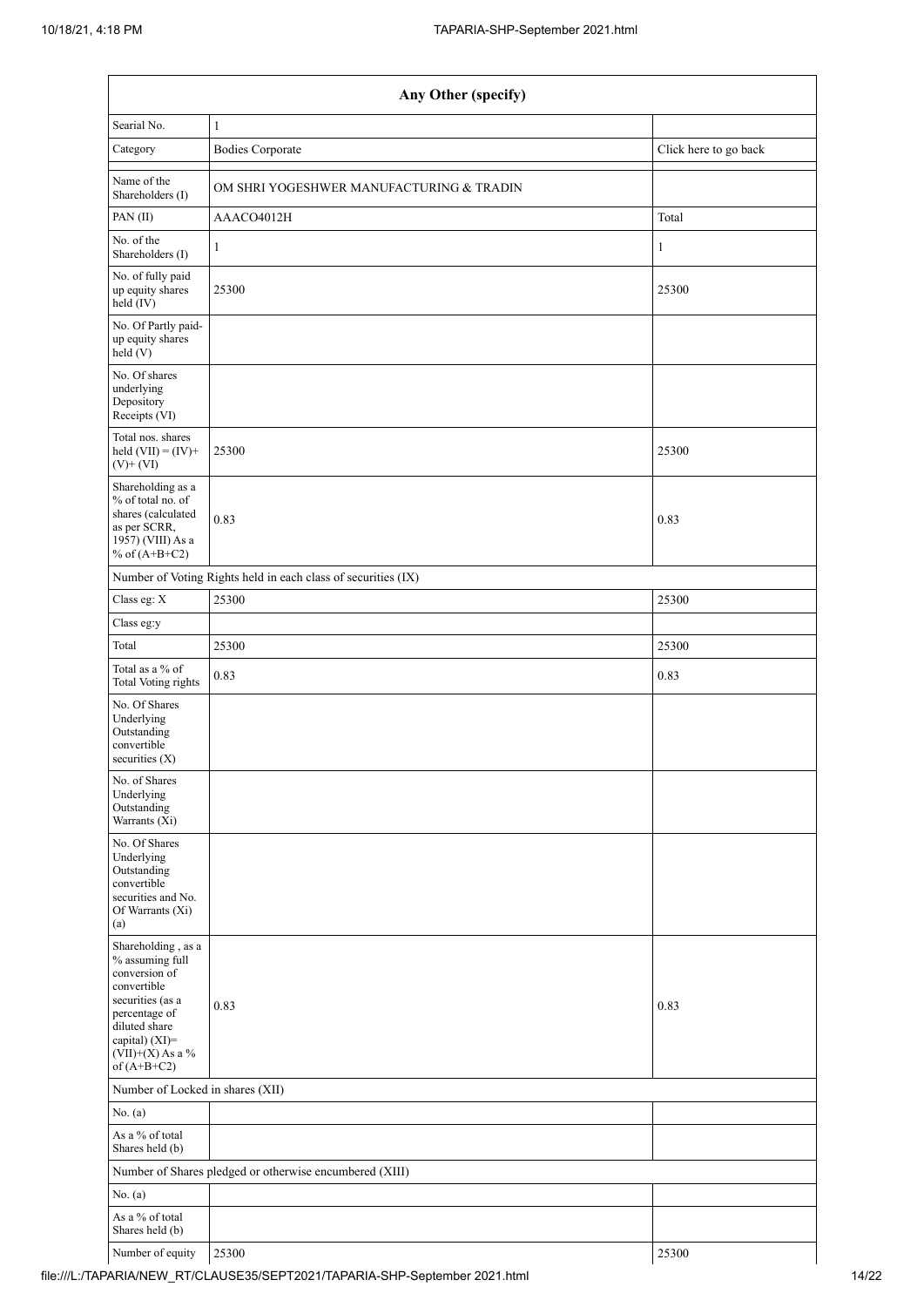# 10/18/21, 4:18 PM TAPARIA-SHP-September 2021.html

| shares held in<br>dematerialized<br>form $(XIV)$ |                |  |
|--------------------------------------------------|----------------|--|
| Reason for not providing PAN                     |                |  |
| Reason for not<br>providing PAN                  |                |  |
| Shareholder type                                 | Promoter Group |  |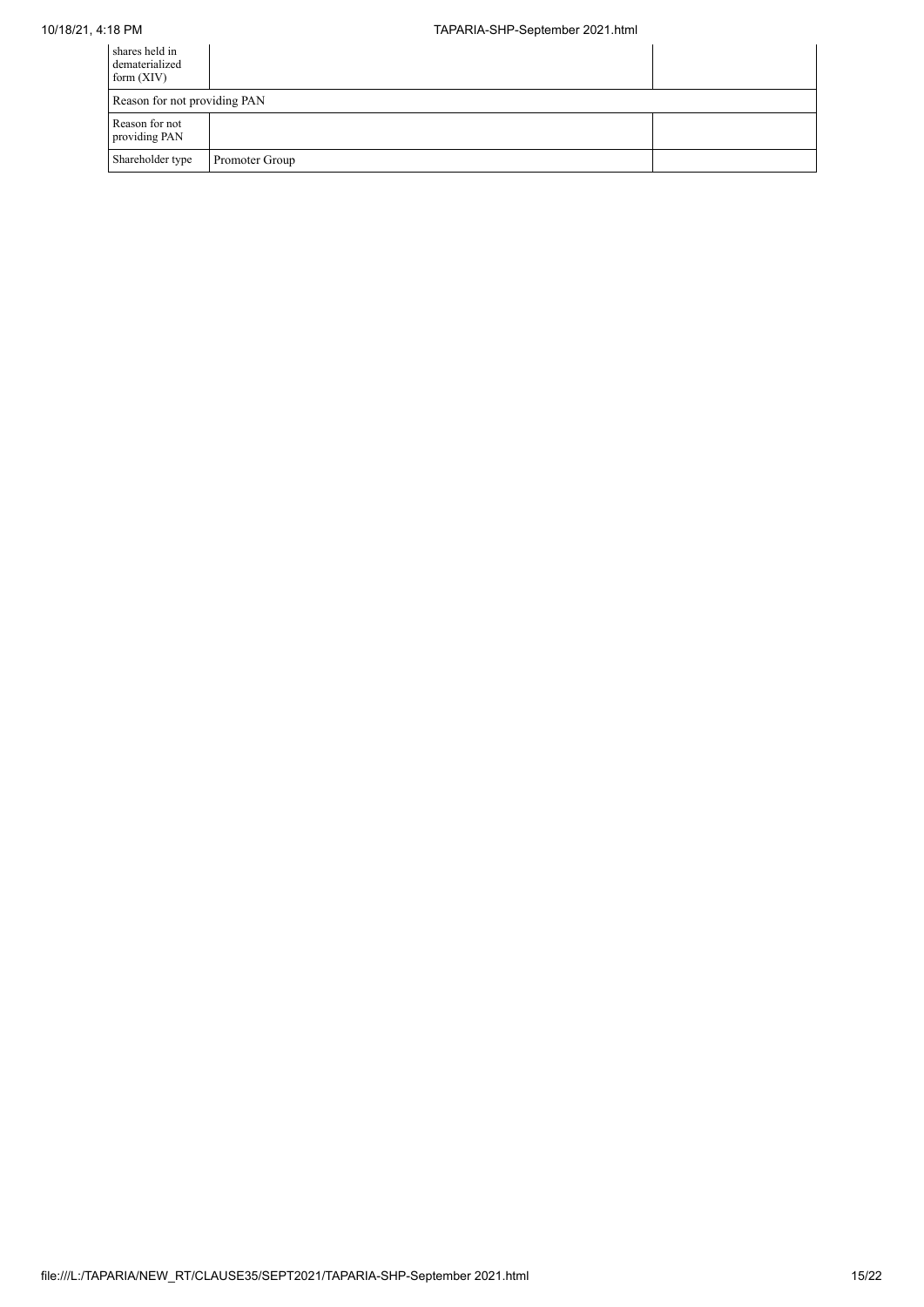| Individuals - ii. Individual shareholders holding nominal share capital in excess of Rs. 2 lakhs.                                                                                       |                                    |                                |                                                                       |                         |                                 |                                                     |                                               |  |
|-----------------------------------------------------------------------------------------------------------------------------------------------------------------------------------------|------------------------------------|--------------------------------|-----------------------------------------------------------------------|-------------------------|---------------------------------|-----------------------------------------------------|-----------------------------------------------|--|
| Searial No.                                                                                                                                                                             | $\mathbf{1}$                       | $\overline{c}$                 | $\overline{3}$                                                        | $\overline{\mathbf{4}}$ | $\sqrt{5}$                      | $\sqrt{6}$                                          | $\boldsymbol{7}$                              |  |
| Name of the<br>Shareholders (I)                                                                                                                                                         | <b>ABHIMANYU</b><br><b>MUNDHRA</b> | <b>ANANT</b><br><b>TAPARIA</b> | ARYAMAN<br>TAPARIA-<br><b>MINOR</b><br><b>THROUGH</b><br><b>GUARD</b> | Rajendra<br>Somani      | <b>SAURABH</b><br><b>BANGUR</b> | <b>SHREE</b><br><b>KANTA DEVI</b><br><b>TAPARIA</b> | <b>SHREE</b><br><b>KUMAR</b><br><b>BANGUR</b> |  |
| PAN(II)                                                                                                                                                                                 | BVWPM3062Q                         | ABXPT0780E                     | ADJPT6759K                                                            | AACPS9645M              | AHHPB5720G                      | AACPT4331K                                          | AHHPB5719K                                    |  |
| No. of fully paid<br>up equity shares<br>held $(IV)$                                                                                                                                    | 50000                              | 60364                          | 35277                                                                 | 46500                   | 56555                           | 100098                                              | 57358                                         |  |
| No. Of Partly paid-<br>up equity shares<br>held (V)                                                                                                                                     |                                    |                                |                                                                       |                         |                                 |                                                     |                                               |  |
| No. Of shares<br>underlying<br>Depository<br>Receipts (VI)                                                                                                                              |                                    |                                |                                                                       |                         |                                 |                                                     |                                               |  |
| Total nos. shares<br>held $(VII) = (IV) +$<br>$(V)$ + $(VI)$                                                                                                                            | 50000                              | 60364                          | 35277                                                                 | 46500                   | 56555                           | 100098                                              | 57358                                         |  |
| Shareholding as a<br>% of total no. of<br>shares (calculated<br>as per SCRR,<br>1957) (VIII) As a<br>% of $(A+B+C2)$                                                                    | 1.65                               | 1.99                           | 1.16                                                                  | 1.53                    | 1.86                            | 3.3                                                 | 1.89                                          |  |
| Number of Voting Rights held in each class of securities (IX)                                                                                                                           |                                    |                                |                                                                       |                         |                                 |                                                     |                                               |  |
| Class eg: $\mathbf X$                                                                                                                                                                   | 50000                              | 60364                          | 35277                                                                 | 46500                   | 56555                           | 100098                                              | 57358                                         |  |
| Class eg:y                                                                                                                                                                              |                                    |                                |                                                                       |                         |                                 |                                                     |                                               |  |
| Total                                                                                                                                                                                   | 50000                              | 60364                          | 35277                                                                 | 46500                   | 56555                           | 100098                                              | 57358                                         |  |
| Total as a % of<br><b>Total Voting rights</b>                                                                                                                                           | 1.65                               | 1.99                           | 1.16                                                                  | 1.53                    | 1.86                            | 3.3                                                 | 1.89                                          |  |
| No. Of Shares<br>Underlying<br>Outstanding<br>convertible<br>securities (X)                                                                                                             |                                    |                                |                                                                       |                         |                                 |                                                     |                                               |  |
| No. of Shares<br>Underlying<br>Outstanding<br>Warrants (Xi)                                                                                                                             |                                    |                                |                                                                       |                         |                                 |                                                     |                                               |  |
| No. Of Shares<br>Underlying<br>Outstanding<br>convertible<br>securities and No.<br>Of Warrants (Xi)<br>(a)                                                                              |                                    |                                |                                                                       |                         |                                 |                                                     |                                               |  |
| Shareholding, as a<br>% assuming full<br>conversion of<br>convertible<br>securities (as a<br>percentage of<br>diluted share<br>capital) $(XI)$ =<br>$(VII)+(X)$ As a %<br>of $(A+B+C2)$ | 1.65                               | 1.99                           | 1.16                                                                  | 1.53                    | 1.86                            | 3.3                                                 | 1.89                                          |  |
| Number of Locked in shares (XII)                                                                                                                                                        |                                    |                                |                                                                       |                         |                                 |                                                     |                                               |  |
| No. (a)                                                                                                                                                                                 |                                    |                                |                                                                       |                         |                                 |                                                     |                                               |  |
| As a % of total<br>Shares held (b)                                                                                                                                                      |                                    |                                |                                                                       |                         |                                 |                                                     |                                               |  |
| Number of equity<br>shares held in<br>dematerialized<br>form $(XIV)$                                                                                                                    | 50000                              | 60364                          | $\boldsymbol{0}$                                                      | 46500                   | $\boldsymbol{0}$                | 100098                                              | $\boldsymbol{0}$                              |  |
| Reason for not providing PAN                                                                                                                                                            |                                    |                                |                                                                       |                         |                                 |                                                     |                                               |  |
| Reason for not<br>providing PAN                                                                                                                                                         |                                    |                                |                                                                       |                         |                                 |                                                     |                                               |  |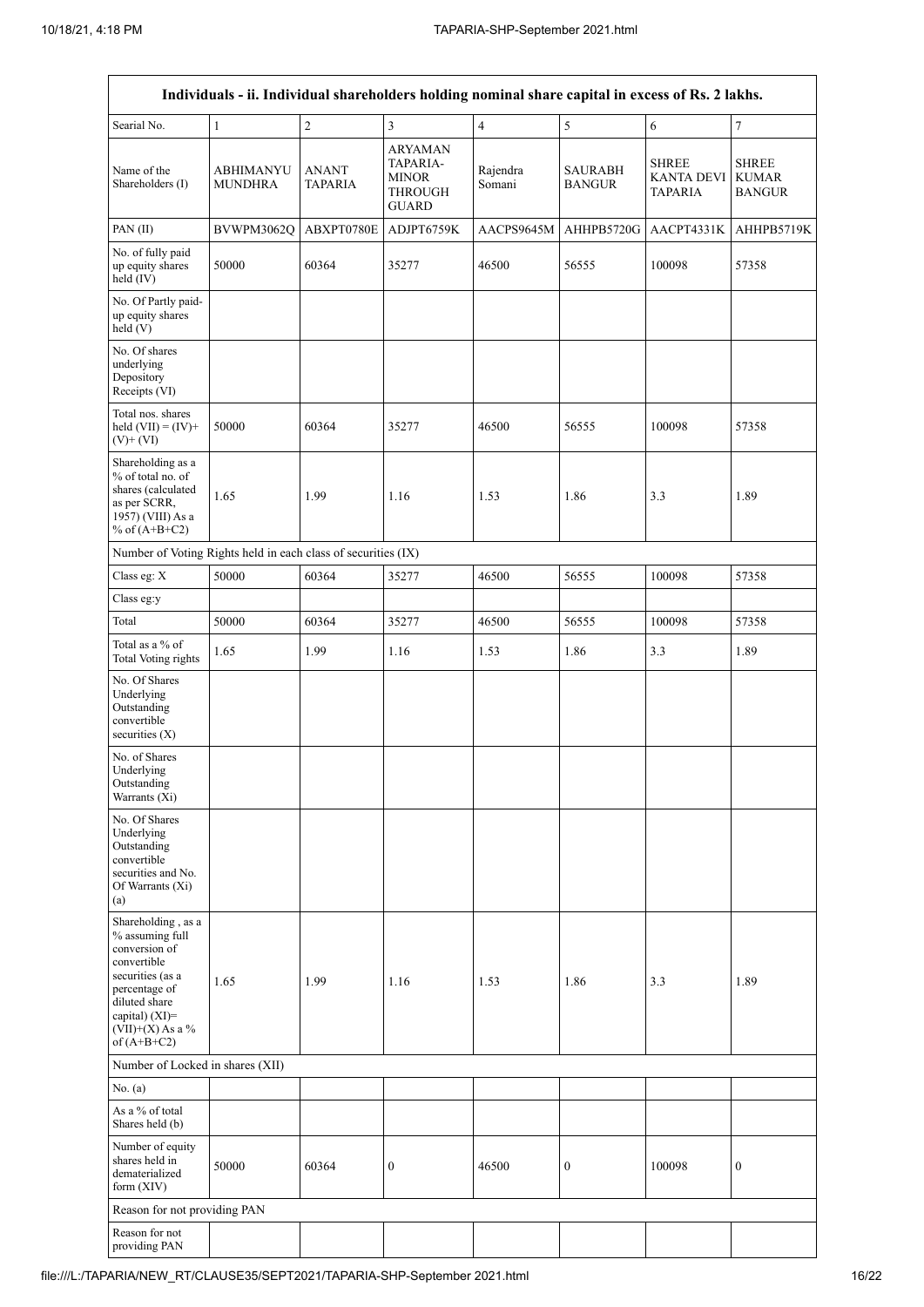$\mathsf{r}$ 

 $\overline{\phantom{a}}$ 

|                                                                                                                                                                                      | Individuals - ii. Individual shareholders holding nominal share capital in excess of Rs. 2 lakhs. |
|--------------------------------------------------------------------------------------------------------------------------------------------------------------------------------------|---------------------------------------------------------------------------------------------------|
| Searial No.                                                                                                                                                                          |                                                                                                   |
| Name of the<br>Shareholders (I)                                                                                                                                                      | Click here to go back                                                                             |
| PAN(II)                                                                                                                                                                              | Total                                                                                             |
| No. of fully paid<br>up equity shares<br>held (IV)                                                                                                                                   | 406152                                                                                            |
| No. Of Partly paid-<br>up equity shares<br>held(V)                                                                                                                                   |                                                                                                   |
| No. Of shares<br>underlying<br>Depository<br>Receipts (VI)                                                                                                                           |                                                                                                   |
| Total nos. shares<br>held $(VII) = (IV) +$<br>$(V)$ + $(VI)$                                                                                                                         | 406152                                                                                            |
| Shareholding as a<br>% of total no. of<br>shares (calculated<br>as per SCRR,<br>1957) (VIII) As a<br>% of $(A+B+C2)$                                                                 | 13.38                                                                                             |
|                                                                                                                                                                                      | Number of Voting Rights held in each class of securities (IX)                                     |
| Class eg: X                                                                                                                                                                          | 406152                                                                                            |
| Class eg:y                                                                                                                                                                           |                                                                                                   |
| Total                                                                                                                                                                                | 406152                                                                                            |
| Total as a % of<br>Total Voting rights                                                                                                                                               | 13.38                                                                                             |
| No. Of Shares<br>Underlying<br>Outstanding<br>convertible<br>securities $(X)$                                                                                                        |                                                                                                   |
| No. of Shares<br>Underlying<br>Outstanding<br>Warrants (Xi)                                                                                                                          |                                                                                                   |
| No. Of Shares<br>Underlying<br>Outstanding<br>convertible<br>securities and No.<br>Of Warrants (Xi)<br>(a)                                                                           |                                                                                                   |
| Shareholding, as a<br>% assuming full<br>conversion of<br>convertible<br>securities (as a<br>percentage of<br>diluted share<br>capital) (XI)=<br>$(VII)+(X)$ As a %<br>of $(A+B+C2)$ | 13.38                                                                                             |
| Number of Locked in shares (XII)                                                                                                                                                     |                                                                                                   |
| No. (a)                                                                                                                                                                              |                                                                                                   |
| As a % of total<br>Shares held (b)                                                                                                                                                   |                                                                                                   |
| Number of equity<br>shares held in<br>dematerialized<br>form (XIV)                                                                                                                   | 256962                                                                                            |
| Reason for not providing PAN                                                                                                                                                         |                                                                                                   |
| Reason for not<br>providing PAN                                                                                                                                                      |                                                                                                   |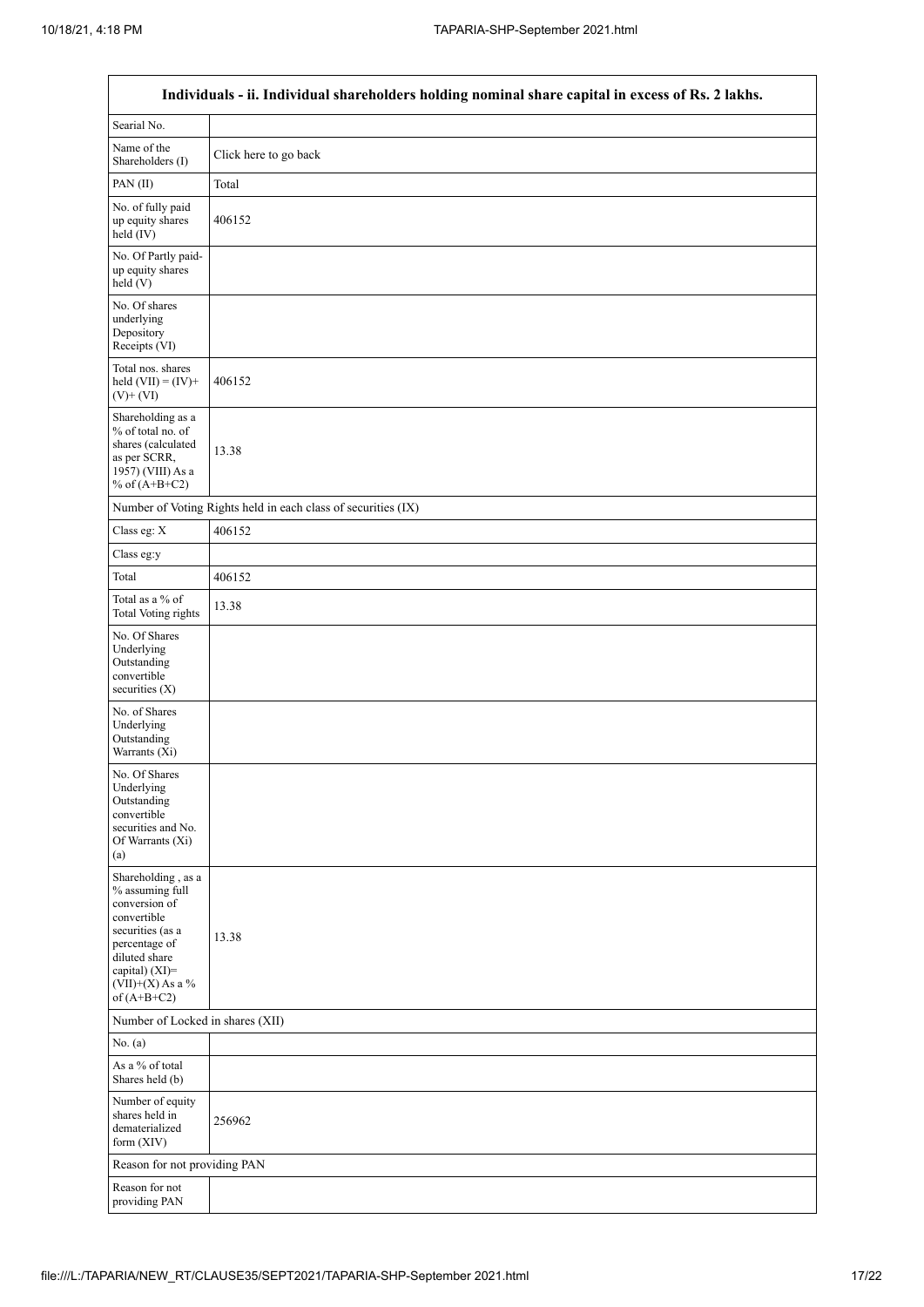| Any Other (specify)                                                                                                                                                                  |              |                  |                            |                                                        |                                                     |                              |                                        |  |  |
|--------------------------------------------------------------------------------------------------------------------------------------------------------------------------------------|--------------|------------------|----------------------------|--------------------------------------------------------|-----------------------------------------------------|------------------------------|----------------------------------------|--|--|
| Searial No.                                                                                                                                                                          | $\mathbf{1}$ | $\overline{c}$   | $\mathfrak{Z}$             | $\overline{4}$                                         | 5                                                   | 6                            | $\boldsymbol{7}$                       |  |  |
| Category                                                                                                                                                                             | <b>IEPF</b>  | Trusts           | <b>Bodies</b><br>Corporate | <b>Bodies Corporate</b>                                | <b>Bodies Corporate</b>                             | Non-Resident<br>Indian (NRI) | Director or<br>Director's<br>Relatives |  |  |
| Category / More<br>than 1 percentage                                                                                                                                                 | Category     | Category         | Category                   | More than 1 percentage of<br>shareholding              | More than 1<br>percentage of<br>shareholding        | Category                     | Category                               |  |  |
| Name of the<br>Shareholders (I)                                                                                                                                                      |              |                  |                            | <b>SHREE</b><br>SATYANARAYAN<br><b>INVESTMENTS CO.</b> | <b>VEER</b><br><b>ENTERPRISES</b><br><b>LIMITED</b> |                              |                                        |  |  |
| PAN(II)                                                                                                                                                                              |              |                  |                            | AABCS4627H                                             | AAACV1980D                                          |                              |                                        |  |  |
| No. of the<br>Shareholders (I)                                                                                                                                                       | 1            | $\mathbf{1}$     | 11                         | $\mathbf{1}$                                           | 1                                                   | 3                            | 1                                      |  |  |
| No. of fully paid<br>up equity shares<br>held $(IV)$                                                                                                                                 | 1215         | 20               | 351647                     | 46000                                                  | 274288                                              | 16684                        | 56526                                  |  |  |
| No. Of Partly paid-<br>up equity shares<br>held (V)                                                                                                                                  |              |                  |                            |                                                        |                                                     |                              |                                        |  |  |
| No. Of shares<br>underlying<br>Depository<br>Receipts (VI)                                                                                                                           |              |                  |                            |                                                        |                                                     |                              |                                        |  |  |
| Total nos. shares<br>held $(VII) = (IV) +$<br>$(V)$ + $(VI)$                                                                                                                         | 1215         | 20               | 351647                     | 46000                                                  | 274288                                              | 16684                        | 56526                                  |  |  |
| Shareholding as a<br>% of total no. of<br>shares (calculated<br>as per SCRR,<br>1957) (VIII) As a<br>% of $(A+B+C2)$                                                                 | 0.04         | $\boldsymbol{0}$ | 11.58                      | 1.52                                                   | 9.04                                                | 0.55                         | 1.86                                   |  |  |
| Number of Voting Rights held in each class of securities (IX)                                                                                                                        |              |                  |                            |                                                        |                                                     |                              |                                        |  |  |
| Class eg: X                                                                                                                                                                          | 1215         | 20               | 351647                     | 46000                                                  | 274288                                              | 16684                        | 56526                                  |  |  |
| Class eg:y                                                                                                                                                                           |              |                  |                            |                                                        |                                                     |                              |                                        |  |  |
| Total                                                                                                                                                                                | 1215         | 20               | 351647                     | 46000                                                  | 274288                                              | 16684                        | 56526                                  |  |  |
| Total as a $\%$ of<br>Total Voting rights                                                                                                                                            | 0.04         | $\boldsymbol{0}$ | 11.58                      | 1.52                                                   | 9.04                                                | 0.55                         | 1.86                                   |  |  |
| No. Of Shares<br>Underlying<br>Outstanding<br>convertible<br>securities $(X)$                                                                                                        |              |                  |                            |                                                        |                                                     |                              |                                        |  |  |
| No. of Shares<br>Underlying<br>Outstanding<br>Warrants (Xi)                                                                                                                          |              |                  |                            |                                                        |                                                     |                              |                                        |  |  |
| No. Of Shares<br>Underlying<br>Outstanding<br>convertible<br>securities and No.<br>Of Warrants (Xi)<br>(a)                                                                           |              |                  |                            |                                                        |                                                     |                              |                                        |  |  |
| Shareholding, as a<br>% assuming full<br>conversion of<br>convertible<br>securities (as a<br>percentage of<br>diluted share<br>capital) (XI)=<br>$(VII)+(X)$ As a %<br>of $(A+B+C2)$ | 0.04         | $\boldsymbol{0}$ | 11.58                      | 1.52                                                   | 9.04                                                | 0.55                         | 1.86                                   |  |  |
| Number of Locked in shares (XII)                                                                                                                                                     |              |                  |                            |                                                        |                                                     |                              |                                        |  |  |
| No. (a)                                                                                                                                                                              |              |                  |                            |                                                        |                                                     |                              |                                        |  |  |
| As a % of total<br>Shares held (b)                                                                                                                                                   |              |                  |                            |                                                        |                                                     |                              |                                        |  |  |

 $\mathsf{I}$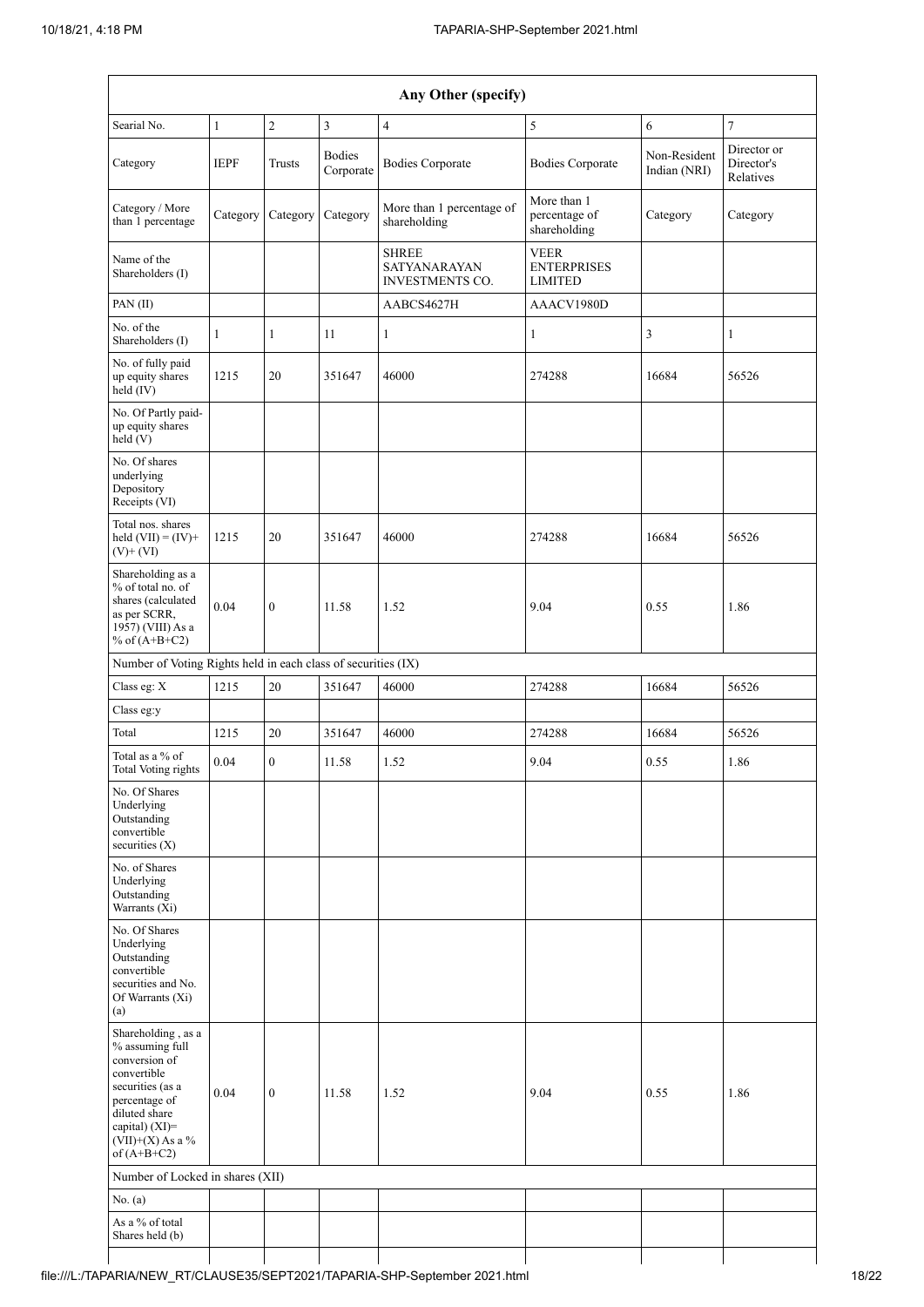# 10/18/21, 4:18 PM TAPARIA-SHP-September 2021.html

| Number of equity<br>shares held in<br>dematerialized<br>form $(XIV)$ | 1215                         | l 0 | 692 | $\mathbf{0}$ |  | 184 |  |  |
|----------------------------------------------------------------------|------------------------------|-----|-----|--------------|--|-----|--|--|
|                                                                      | Reason for not providing PAN |     |     |              |  |     |  |  |
| Reason for not<br>providing PAN                                      |                              |     |     |              |  |     |  |  |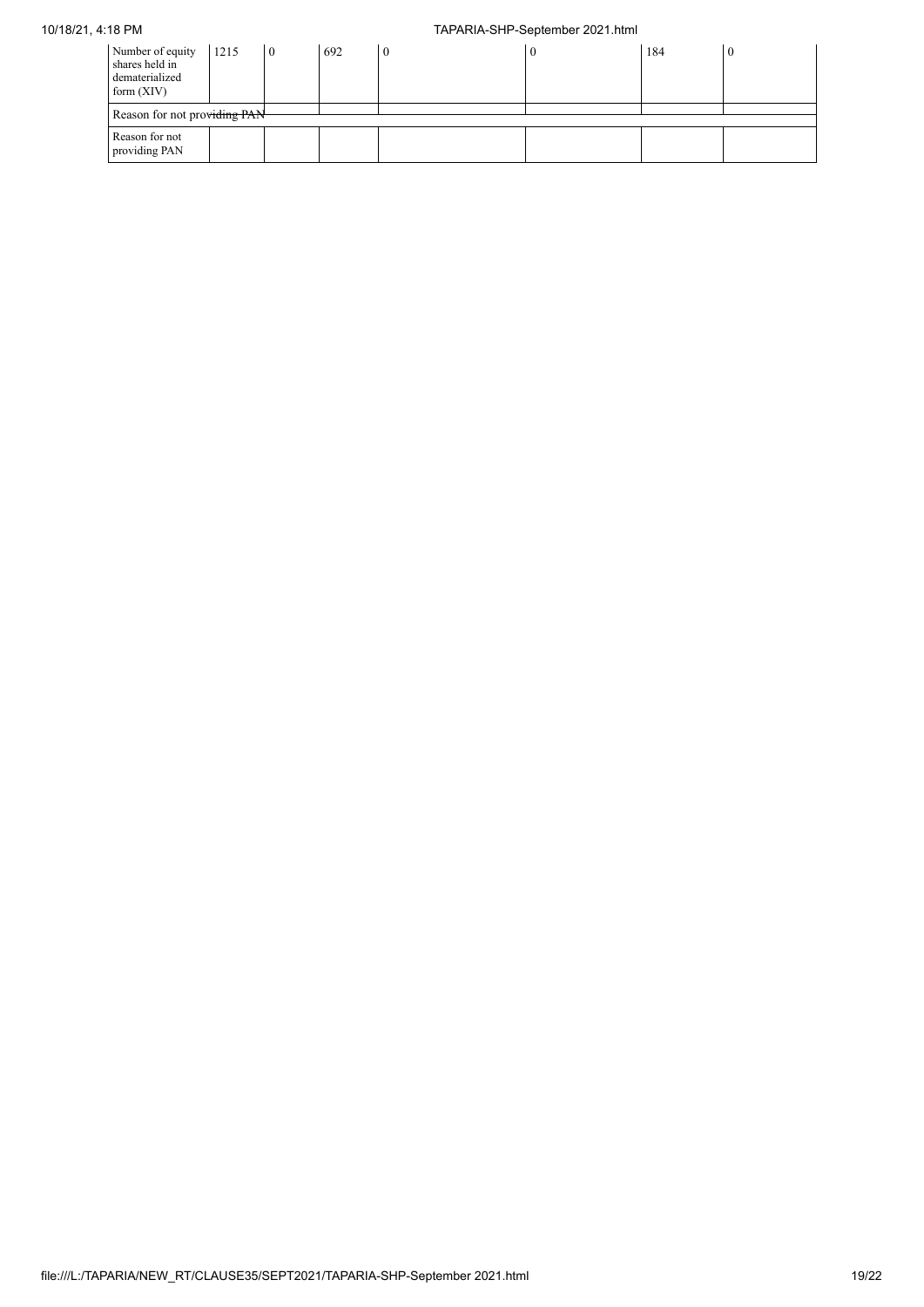| Any Other (specify)                                                                                                                                                                  |                                                               |            |                       |  |  |  |  |  |
|--------------------------------------------------------------------------------------------------------------------------------------------------------------------------------------|---------------------------------------------------------------|------------|-----------------------|--|--|--|--|--|
| Searial No.                                                                                                                                                                          | 8                                                             | 9          |                       |  |  |  |  |  |
| Category                                                                                                                                                                             | Director or Director's Relatives                              | <b>HUF</b> |                       |  |  |  |  |  |
| Category / More<br>than 1 percentage                                                                                                                                                 | More than 1 percentage of shareholding                        | Category   |                       |  |  |  |  |  |
| Name of the<br>Shareholders (I)                                                                                                                                                      | <b>VIRENDRAA BANGUR</b>                                       |            | Click here to go back |  |  |  |  |  |
| PAN(II)                                                                                                                                                                              | AELPB5548M                                                    |            | Total                 |  |  |  |  |  |
| No. of the<br>Shareholders (I)                                                                                                                                                       | 1                                                             | 3          | 20                    |  |  |  |  |  |
| No. of fully paid<br>up equity shares<br>held (IV)                                                                                                                                   | 56526                                                         | 227        | 426319                |  |  |  |  |  |
| No. Of Partly paid-<br>up equity shares<br>held (V)                                                                                                                                  |                                                               |            |                       |  |  |  |  |  |
| No. Of shares<br>underlying<br>Depository<br>Receipts (VI)                                                                                                                           |                                                               |            |                       |  |  |  |  |  |
| Total nos. shares<br>held $(VII) = (IV) +$<br>$(V)$ + $(VI)$                                                                                                                         | 56526                                                         | 227        | 426319                |  |  |  |  |  |
| Shareholding as a<br>% of total no. of<br>shares (calculated<br>as per SCRR,<br>1957) (VIII) As a<br>% of $(A+B+C2)$                                                                 | 1.86                                                          | 0.01       | 14.04                 |  |  |  |  |  |
|                                                                                                                                                                                      | Number of Voting Rights held in each class of securities (IX) |            |                       |  |  |  |  |  |
| Class eg: X                                                                                                                                                                          | 56526                                                         | 227        | 426319                |  |  |  |  |  |
| Class eg:y                                                                                                                                                                           |                                                               |            |                       |  |  |  |  |  |
| Total                                                                                                                                                                                | 56526                                                         | 227        | 426319                |  |  |  |  |  |
| Total as a % of<br><b>Total Voting rights</b>                                                                                                                                        | 1.86                                                          | 0.01       | 14.04                 |  |  |  |  |  |
| No. Of Shares<br>Underlying<br>Outstanding<br>convertible<br>securities (X)                                                                                                          |                                                               |            |                       |  |  |  |  |  |
| No. of Shares<br>Underlying<br>Outstanding<br>Warrants (Xi)                                                                                                                          |                                                               |            |                       |  |  |  |  |  |
| No. Of Shares<br>Underlying<br>Outstanding<br>convertible<br>securities and No.<br>Of Warrants (Xi)<br>(a)                                                                           |                                                               |            |                       |  |  |  |  |  |
| Shareholding, as a<br>% assuming full<br>conversion of<br>convertible<br>securities (as a<br>percentage of<br>diluted share<br>capital) (XI)=<br>$(VII)+(X)$ As a %<br>of $(A+B+C2)$ | 1.86                                                          | 0.01       | 14.04                 |  |  |  |  |  |
| Number of Locked in shares (XII)                                                                                                                                                     |                                                               |            |                       |  |  |  |  |  |
| No. (a)                                                                                                                                                                              |                                                               |            |                       |  |  |  |  |  |
| As a % of total<br>Shares held (b)                                                                                                                                                   |                                                               |            |                       |  |  |  |  |  |
| Number of equity<br>shares held in<br>dematerialized<br>form (XIV)                                                                                                                   | $\boldsymbol{0}$                                              | 227        | 2318                  |  |  |  |  |  |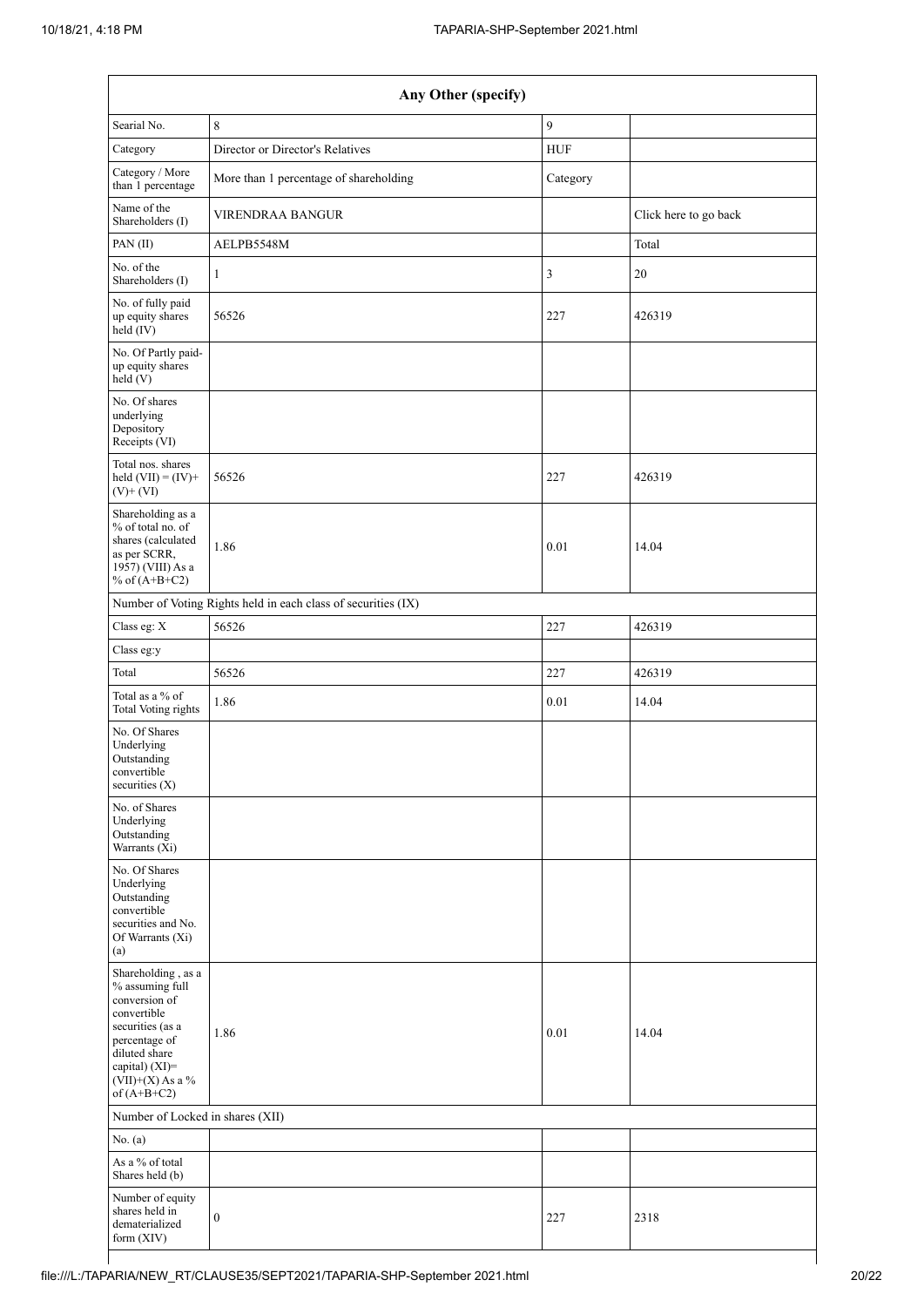|                                 | Reason for not providing PAN |  |  |  |
|---------------------------------|------------------------------|--|--|--|
| Reason for not<br>providing PAN |                              |  |  |  |